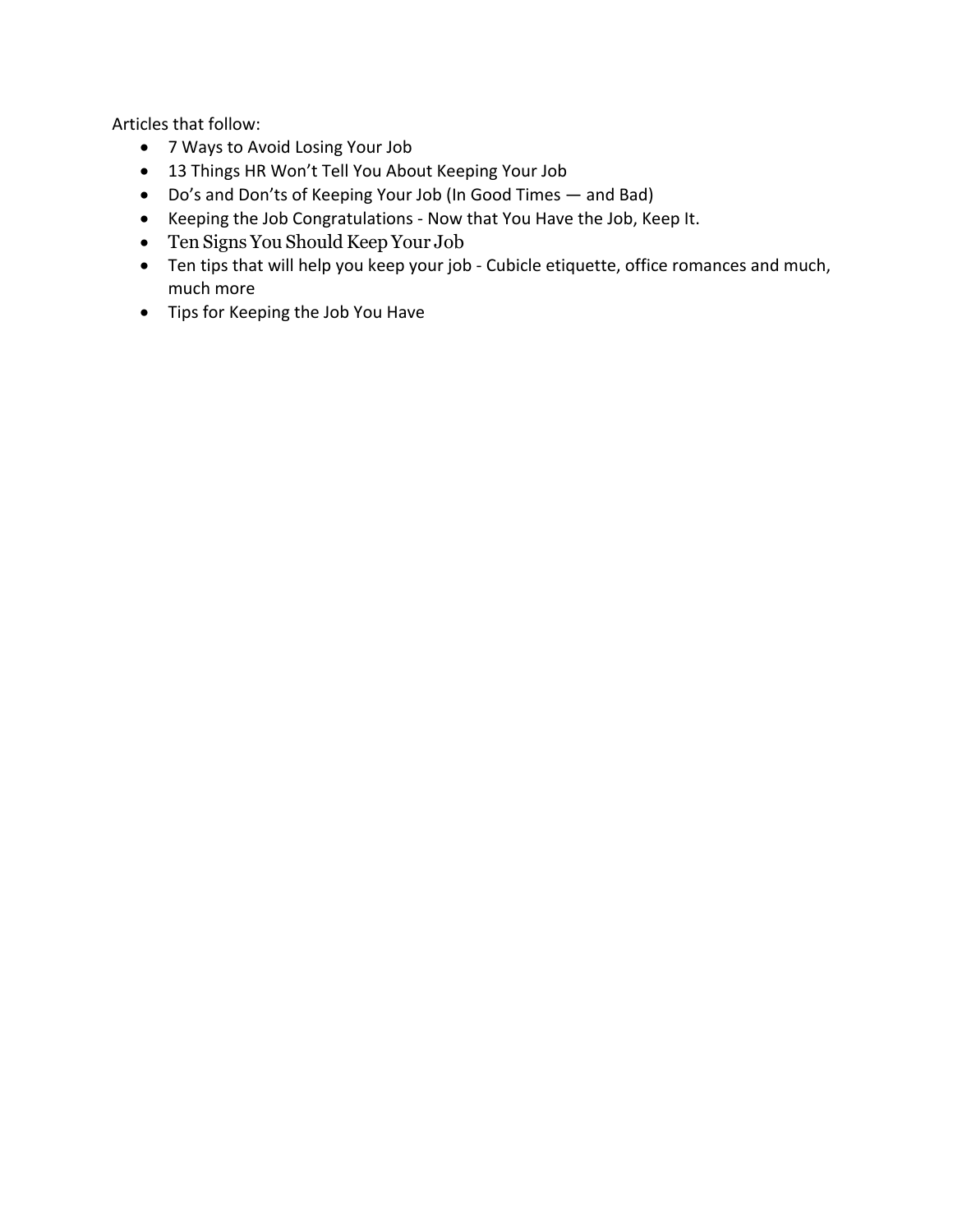### 7 Ways to Avoid Losing Your Job

A career coach offers smart tips on how to protect yourself from getting laid off My 20 years doing career coaching has shown me that you can lose your job for many reasons. Some are out of your control: Your employer is losing money. The department is eliminated. There's a corporate merger and you've suddenly become redundant. But some layoff triggers are ones that are within your control – you're not meeting your performance expectations, for example, or the chemistry between you and your boss is not optimal.

So although you can't make yourself invulnerable to a layoff, you can take steps that help you keep your job in 2012 and beyond. Here's how:

### Understand the priorities

Unfortunately, in the current Darwinian corporate environment, you can't just meet your own performance expectations. The way to win the employment game is to understand your company's strategies and objectives and your boss's priorities, and then align your work performance with them.

Be flexible, resilient, and adaptable. One Human Resources Vice President I know managed to keep her job because she dramatically changed they way she worked, implementing costcutting efforts that reduced HR expenditures significantly. Although she had spent more than three years dealing primarily with outside partners, the VP quickly responded to a new corporate mandate to bring all training and coaching in-house.

### Learn how to manage your boss

Make an effort to thoroughly understand your boss's management style and needs, and then cater to them. Learn to convey information and ask questions strategically, and in a way that mirrors your boss's communication habits.

Find ways to make your boss's job easier. Ask: "Do you really need to handle that? Can I take care of it for you?" One client who was a firm's new Senior VP of Compliance kept his job by taking over some of his boss's day-to-day responsibilities. He ended up with a higher profile at the company and helped his boss appear as less of a micromanager.

## Brand yourself continuously and effectively

Promoting yourself modestly is a key part of protecting your job. Express opinions at meetings, when it's appropriate. Pass along a piece of research you've done to someone at the company who might find it useful. Volunteer for a committee that a senior officer of the company is on, or for the board of a senior officer's favorite charity. Send your colleagues articles from the business press that they might find interesting and useful.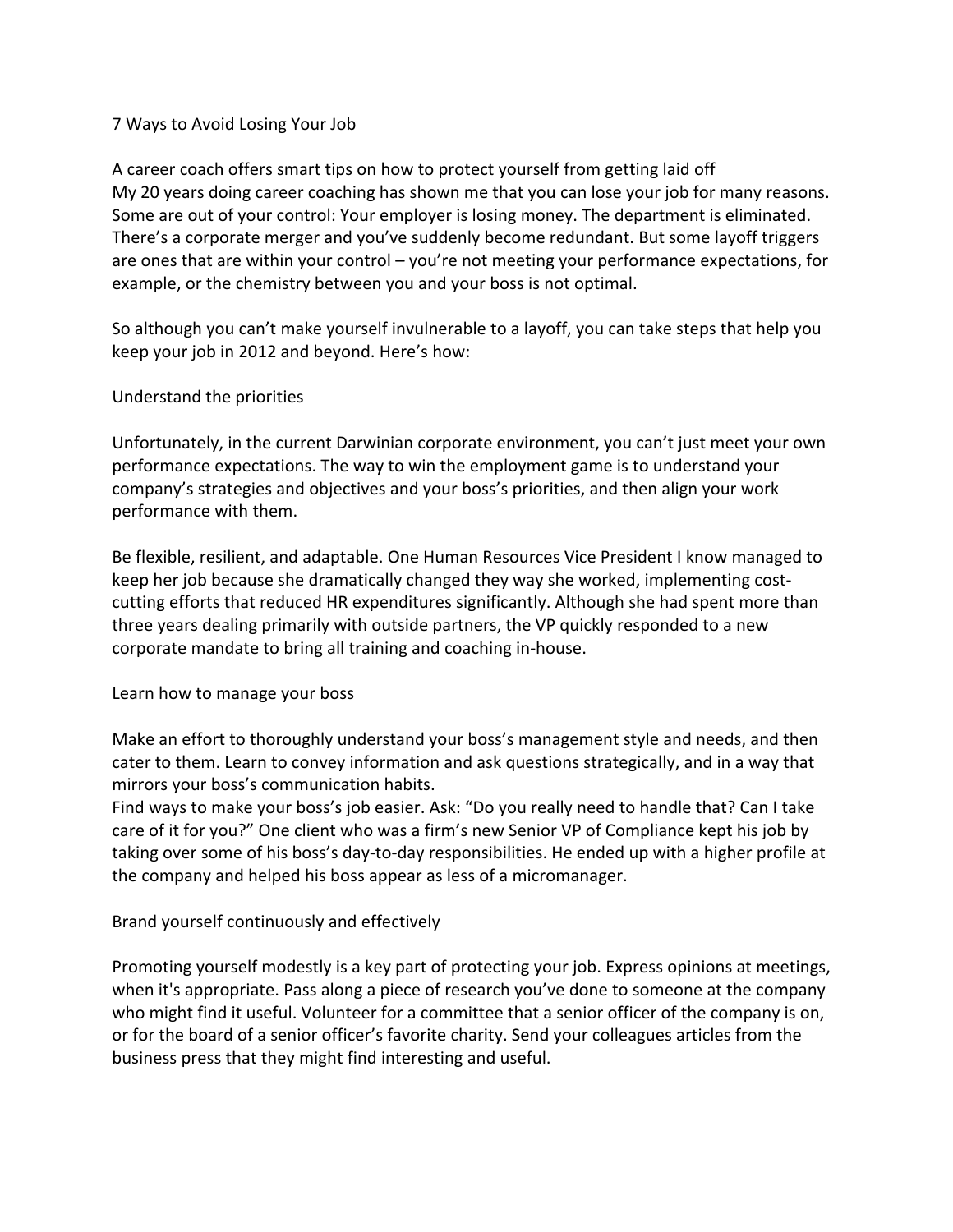### Understand the culture

Behaving in a way that is antithetical to your company's culture is the quickest way to lose your job. Don't disagree publicly in a meeting where consensus is emphasized. One of my clients who was a senior attorney did just that in his first month on the job. He's no longer working at the firm.

Make sure that you go to corporate events, parties, and lunches at companies that stress corporate camaraderie, even if you're introverted. Although you might rather read during your lunch hour, it might be better to play that game of foosball with your colleagues.

### Learn to play office politics

Many people hate office politics and some choose to refuse to play the game. But if you're politically tone-deaf, you could wind up making mistakes at work that could cost you your job, no matter how good you are at it.

Savvy political players usually have mentors or shepherds who can help shield them during corporate downsizings. How do you acquire a corporate protector? If your company has a formal mentorship program, participate in it. Also, make sure your projects create win-wins for others. One of my clients who was developing an employee-relations wiki kept her job during the company's third downsizing by bringing in the Chief Technology Officer and the head of product development as part of her team. These two executives quickly became her guardians.

### Improve yourself continuously

Always be on the lookout for ways to make yourself a better employee. If you're not reading journals or attending at least two conferences a year for business, you're headed for trouble. Additionally, take at least one self- improvement course per year (perhaps in leadership training or building interpersonal skills) that can be translated into doing your work better. If you think you're a Luddite when it comes to social networking, get a reverse mentor  $-$  a younger person at the office who can show you the ropes.

### Know that the small things count

Many of the things you were taught in kindergarten still apply: Be neat. Be on time. Always say "thank you." Never start fights. Share. Congratulate others on their successes. Welcome newbies to the staff.

No matter what, be prepared for the worst

Even if you've taken all the previous steps, you might still become a victim of downsizing or restructuring. So make sure you're always quietly on the prowl for your next job, either inside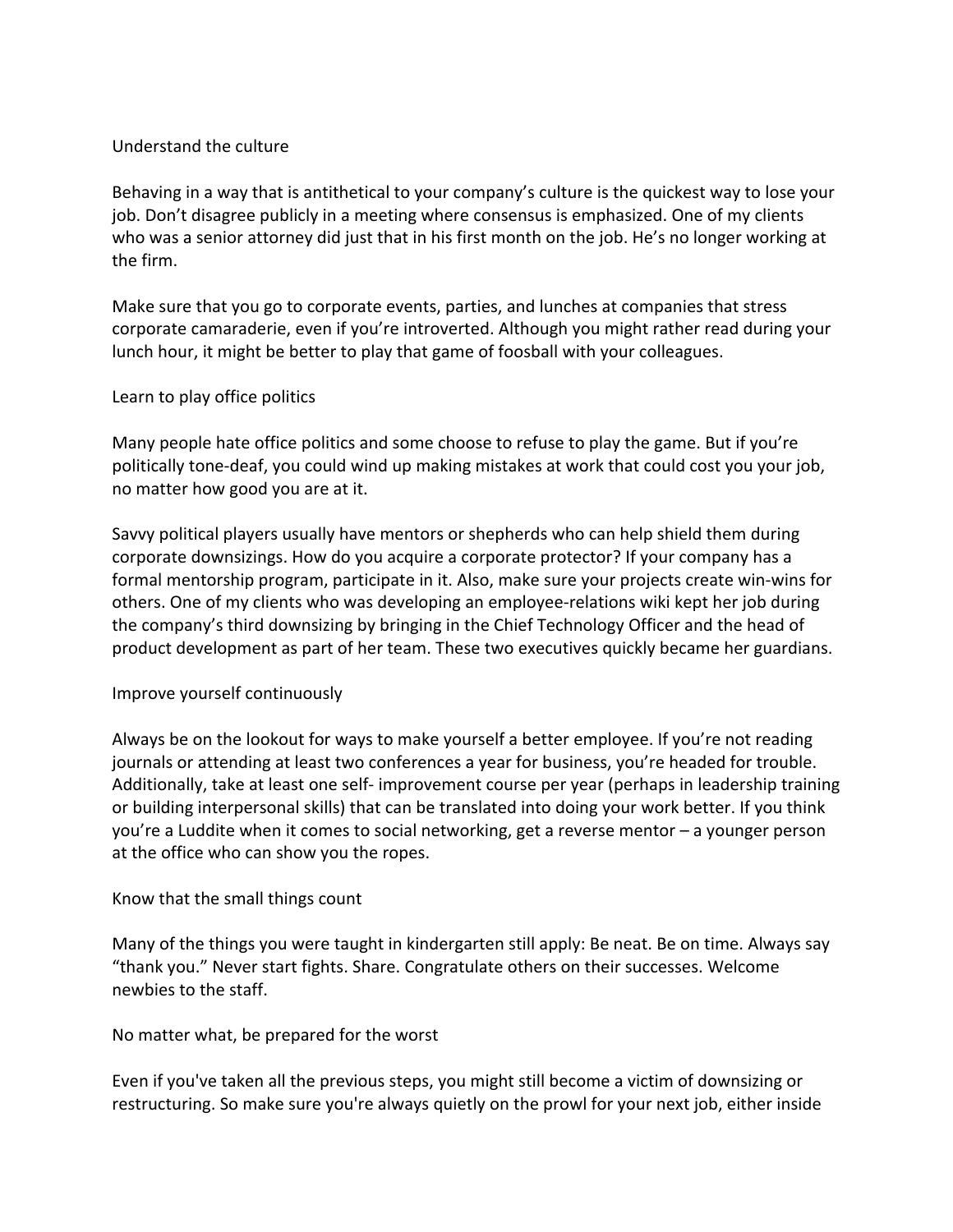or outside your company. Try to go to at least one networking event per quarter, where you'll get out of your comfort zone and meet at least five new people. Then, remember to stay in touch with them. Keep your LinkedIn profile updated so prospective employers know what you've been doing. Every time you change the profile, your LinkedIn contacts automatically know about it. The more you do to stay visible, the easier it'll be for you to land that next job.

© Twin Cities Public Television - 2017. All rights reserved.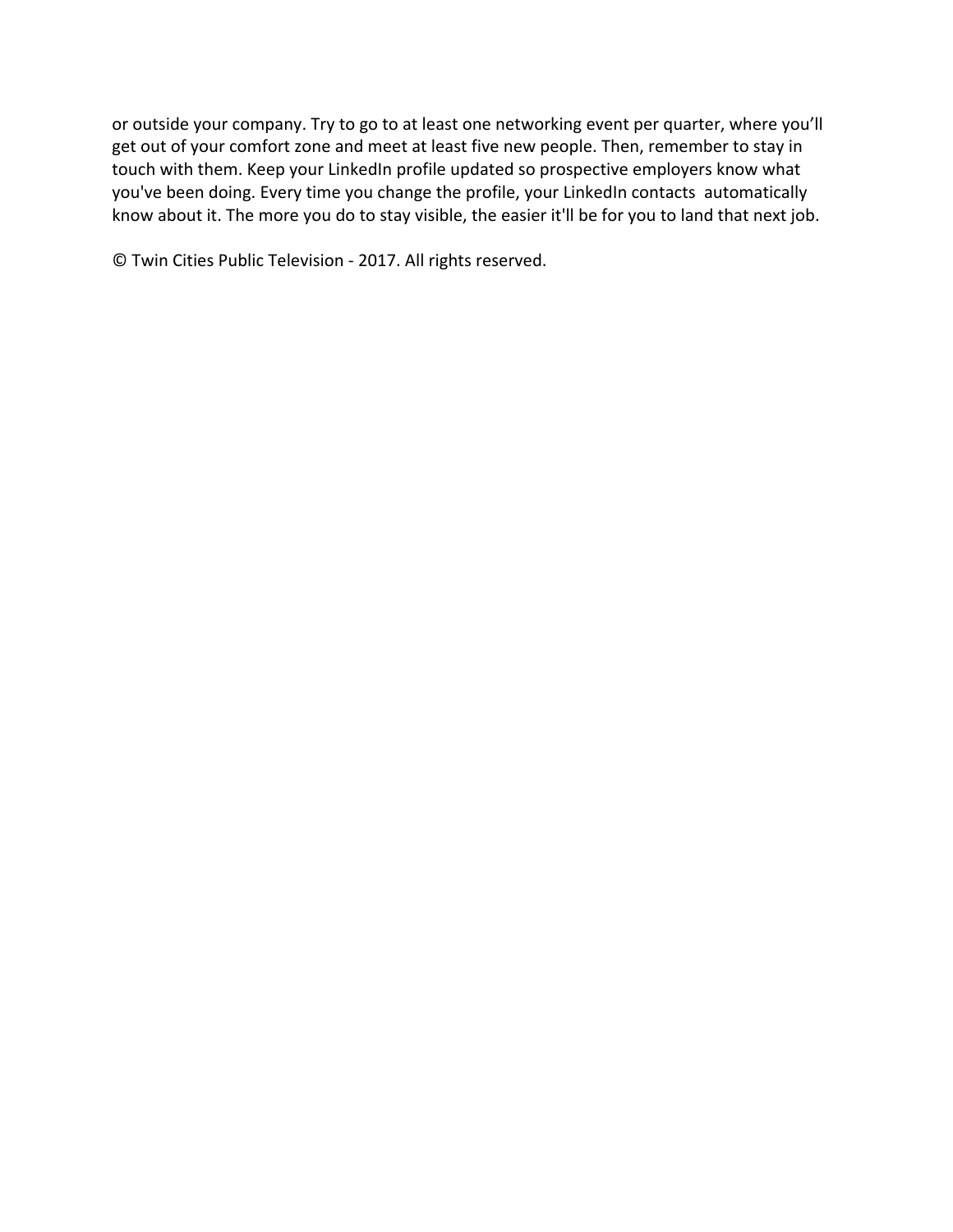13 Things HR Won't Tell You About Keeping Your Job By Michelle Crouch

It pays to get along.

"The No. 1 thing in job security is your relationship with your boss. Even if he says, 'I'm sorry I really wanted to keep you, but they made me lay you off,' that's almost never true. He probably made that decision."—Cynthia Shapiro, former human resource executive and author of Corporate Confidential: 50 Secrets Your Company Doesn't Want You to Know

"Even in jobs where you test applicants and those with the top scores are supposed to get the job, I've seen hiring managers fix scores to get the people they like." —HR representative in the manufacturing industry.

It's network or not work.

"Networking does not mean using Facebook or Linked In. It means going to events, getting your face in front of people and setting up informational interviews."—A human resources professional in New York City

Don't get too friendly with HR.

"If you have a question, come to my office. Don't corner me in the bathroom."—HR professional at a mid-sized firm in North Carolina

"My LinkedIn profile is for myself, a way for me to find another job. It's not a way to find a job with me."—A human resources professional in New York City

"Don't stalk me."—A human resources professional in New York City

Be professional at all times.

"Children and hobbies do not belong on a résumé. And never, ever say, 'Now that my kids are in college, I'm ready to get back in the workforce.' "-HR professional at a mid-sized firm in North Carolina

"Someone might tell you to 'Be yourself' in the interview. Don't be yourself. That's the worst advice ever. We don't want people who are neurotic and quirky and whatever else. All we care about is your skill and experience."— Laurie Ruettimann, HR consultant and speaker in Raleigh, N.C.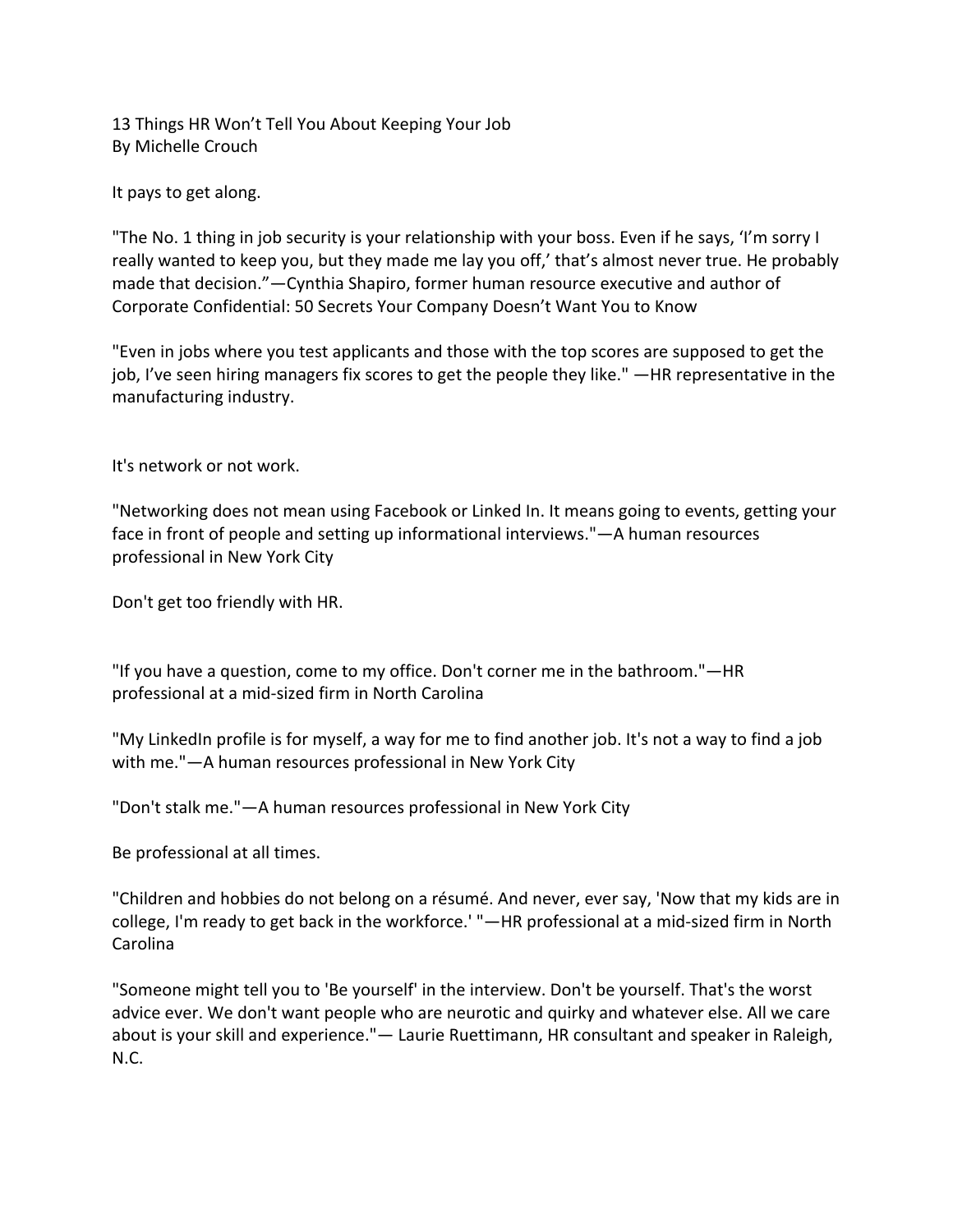"I know many of you met your former spouse at the company. But the thing is, for every one of you, there are five people it doesn't work out as well for. And your office romance can and will be held against you."—Kris Dunn, chief human resources officer at Atlanta-based Kinetix who blogs at HRcapitalist.com

"I had somebody list their prison time as a job. And an exotic dancer who called herself a 'customer service representative.' "-Sharlyn Lauby, human resources consultant in Fort Lauderdale, Fla

"It doesn't take 40 hours a week to look for a job. So if you're unemployed, do something: take classes, meet people, go to industry meetings, start a blog, read a book a week. Just don't sit on the couch and eat Doritos."  $-$  Ben Eubanks, HR professional in Alabama

Be appropriate when saying "Thank you."

"I once had someone send me Forget-me-not seeds with their thank you note. Yes, thank me for taking the time, that's great. But sending me seeds? That's weird."—Sharlyn Lauby, human resources consultant in Fort Lauderdale, Fla.

"One time a candidate sent—I love this—a thank you card with a professional picture of herself, which quite honestly became the running joke for weeks. The picture was blown up and posted in my office with hearts drawn around it."—HR director at a financial services firm

Be original with your answers during an interview.

"You're right to be paranoid. The company is always watching you, and there's a record of everything you do: every phone call, every text, every tweet and instant message. At most companies, they save that data forever."— Laurie Ruettimann, HR consultant and speaker in Raleigh, N.C.

"I know a lot more about you when you walk in the door than you realize. I'll search for you on the web and often use my own personal network to do a pre-interview reference check." $-$ Senior HR Executive in New York City

"I have better things to do than deal with who slept with who, or who's talking about you behind your back. Sometimes I feel like a high school guidance counselor."—HR professional at a mid-sized firm in North Carolina

"If you call to check on the status of your résumé and I ask, 'What job did you apply for?" If you don't know, you're done."—HR professional at a mid-sized firm in North Carolina

Never say yes right away.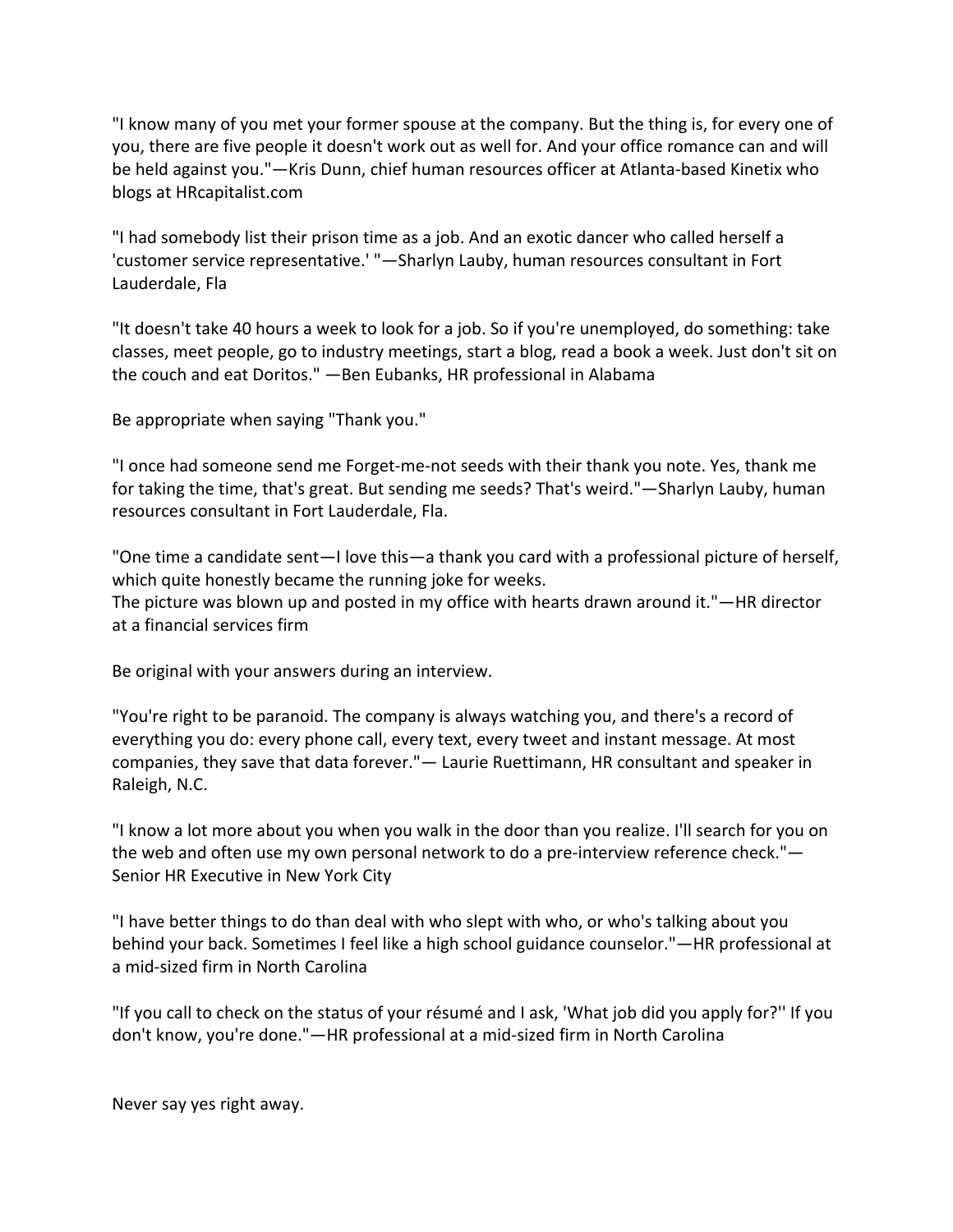"Never accept the job immediately. Say you need to think about it overnight. Once you sign on the dotted line there's no room for negotiation."—A human resources professional in New York City

What to know about job security:

"When we had someone go out on disability and we knew he was faking it, we didn't want to go to court to prove it. So we put him on the end of the assembly line in a job where we knew he wouldn't succeed. Eventually, we were able to fire him."  $-HR$  pro at a mid-level staffing firm

"Generally speaking, you only put someone on paid leave if you're pretty certain that they might be terminated from the company once you do your investigation." -Kris Dunn

"Companies do have black lists. It's not written down anywhere but it's a list of people they'd be happy to get rid of if the opportunity arises. If you feel invisible, if you're getting bad assignments, if your boss is ignoring you, or if they move your office, you're probably on it."  $-$ Cynthia Shapiro

"Your job isn't safe just because you're pregnant or a new mom. Lots of people get pink slips while they're on maternity leave. Companies can do it as part of a larger layoff, include you in there and create a justification for it." –Cynthia Shapiro

"I don't lay people off at the end of the day because I think it's rotten to get a whole workday out of someone, then lay them off. I always lay them off in the morning."  $-A$  human resources professional in New York City

## Getting fired:

"If you get fired, don't just stomp out and go on with your life. The company may be willing to give you some severance, especially if you can point to someone different from you who didn't get as severe a punishment. Just saying, 'Well, I talked to my attorney' (even if you don't have an attorney) can also give you some leverage."" -Suzanne Lucas, a former HR executive and the "Evil HR lady" on bnet.com

"I may say 'I'm terminating you because you didn't meet performance measures.' I'm not going to say it's because you're a pain in the butt and piss people off every time you interact with them."'-HR Manager at a healthcare facility

### More secrets:

"I was asked by one CEO to hire the long-legged girl with the long dark hair even though she didn't have the right skills. Another time, I was instructed not to hire anyone with children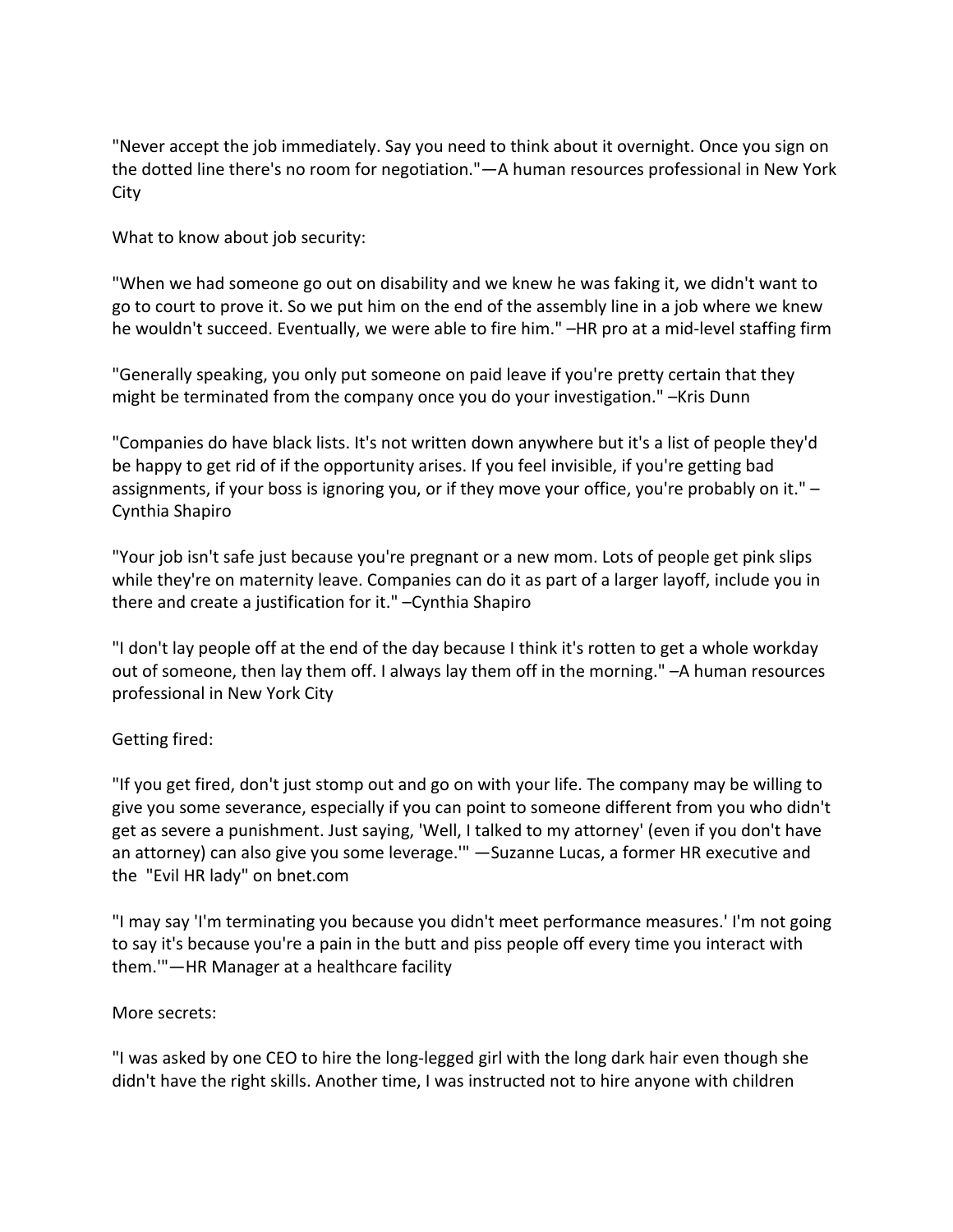because the company had too many people leaving for soccer games. That kind of thing happens all the time."—Cynthia Shapiro

"Many people think, 'If I work extra hard, I'm going to get noticed.' But it doesn't work that way. If you want to advance, some of the responsibility falls on you to toot your own horn. Make sure your supervisor and your supervisor's supervisor are well of aware of what you're contributing." – Michael Slade, HR director at Eric Mower and Associates, an integrated marketing communications agency.

"Some companies do everybody's raises on their anniversary dates. I'm not a fan of that because if the budget comes out in January, those poor people hired in December get, 'Oh sorry, we'd like to give you more but we gave a huge increase to Bob so you're just going to get 2 percent."" - Suzanne Lucas

"I've seen managers not hire a woman because the environment is mostly male, and they're worried that no matter how smart or talented she is, she won't fit in." -HR representative at a Fortune 500 financial services firm

"If it's been a week or two and I tell you 'I don't have an update yet,' that often means there's a better candidate we're talking to, but we can't tell you that in case they decide not to take the job." -Recruiting consultant Rich DeMatteo. Philadelphia, Pa.

Money matters.

"If we ask 'What salary are you looking for?' say you're flexible, or say it depends on the responsibilities of the job. Try not to name a salary unless we really push you, because that gives us a leg up in the negotiating."—A human resources professional in New York City

"Don't lie about your salary. Ever. Even if your employer doesn't tell us (and most do), we'll find out eventually. I've terminated two people for doing that."—A human resources professional in New York City

"Yes, I have access to everyone's salary but I don't look unless I have to. There's nothing worse than having to reprimand someone, and then seeing they make \$60,000 more than me."—HR professional at a midsize firm in North Carolina

"Don't ever tell me that you have to have this job because you're going to lose your house, your kids have nothing to eat, your mother has cancer. Companies aren't a charity."-Suzanne Lucas

Your résumé:

"We get résumés on fancy schmantzy papers. We get them with gold-pressed lettering. We get them in binders and in document protectors with ribbons.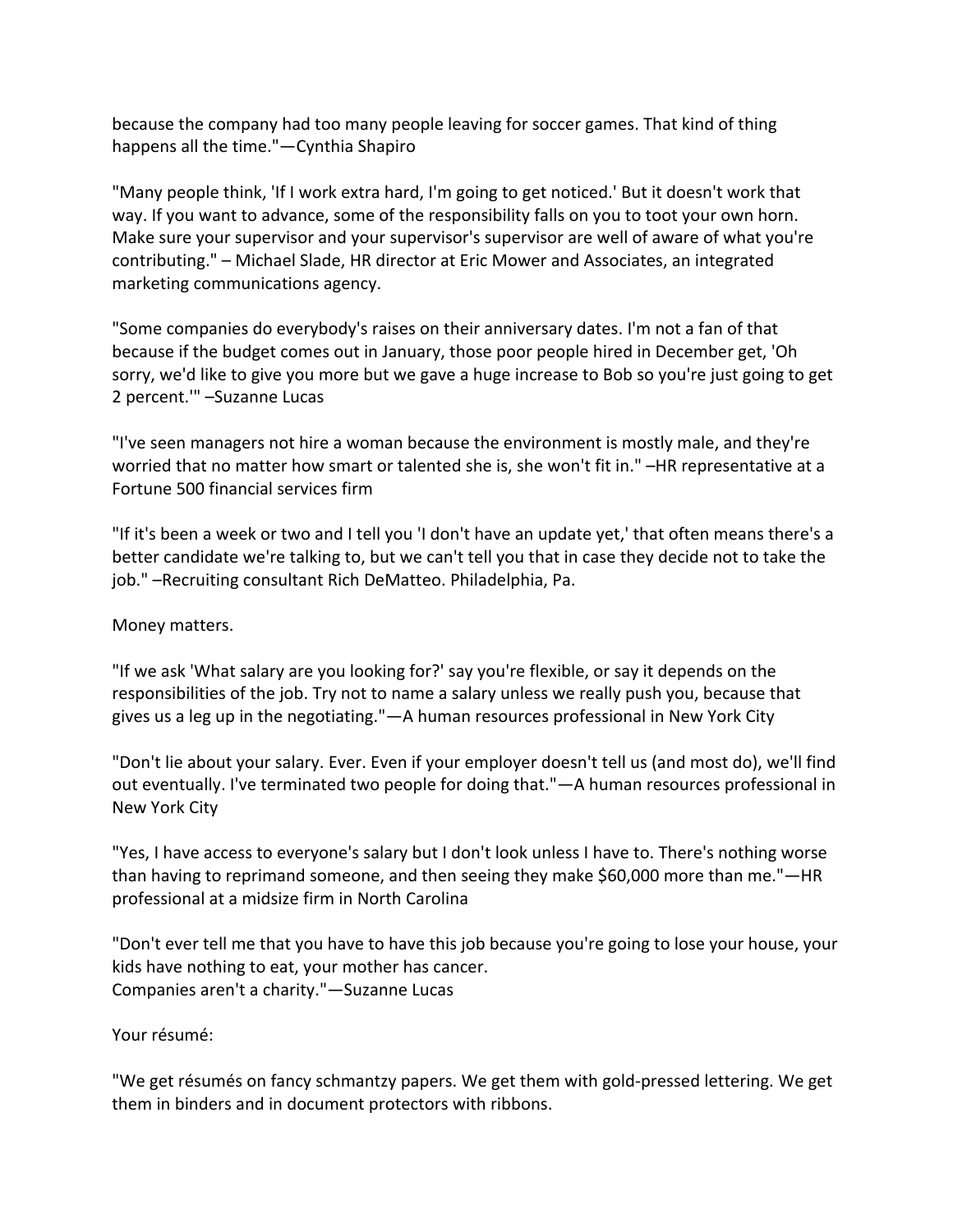None of that sways me."—HR Manager in St. Cloud, Minnesota

"98 percent of the résumés we receive when we post a position on a big jobs site are junk, come from people who are nowhere near qualified. We'll get a guy who's a bar manager applying for a director of public affairs position. Or a shoe salesman. That's why we like posting jobs on websites that target specific industries."—Michael Slade, HR director at Eric Mower and Associates, an integrated marketing communications agency.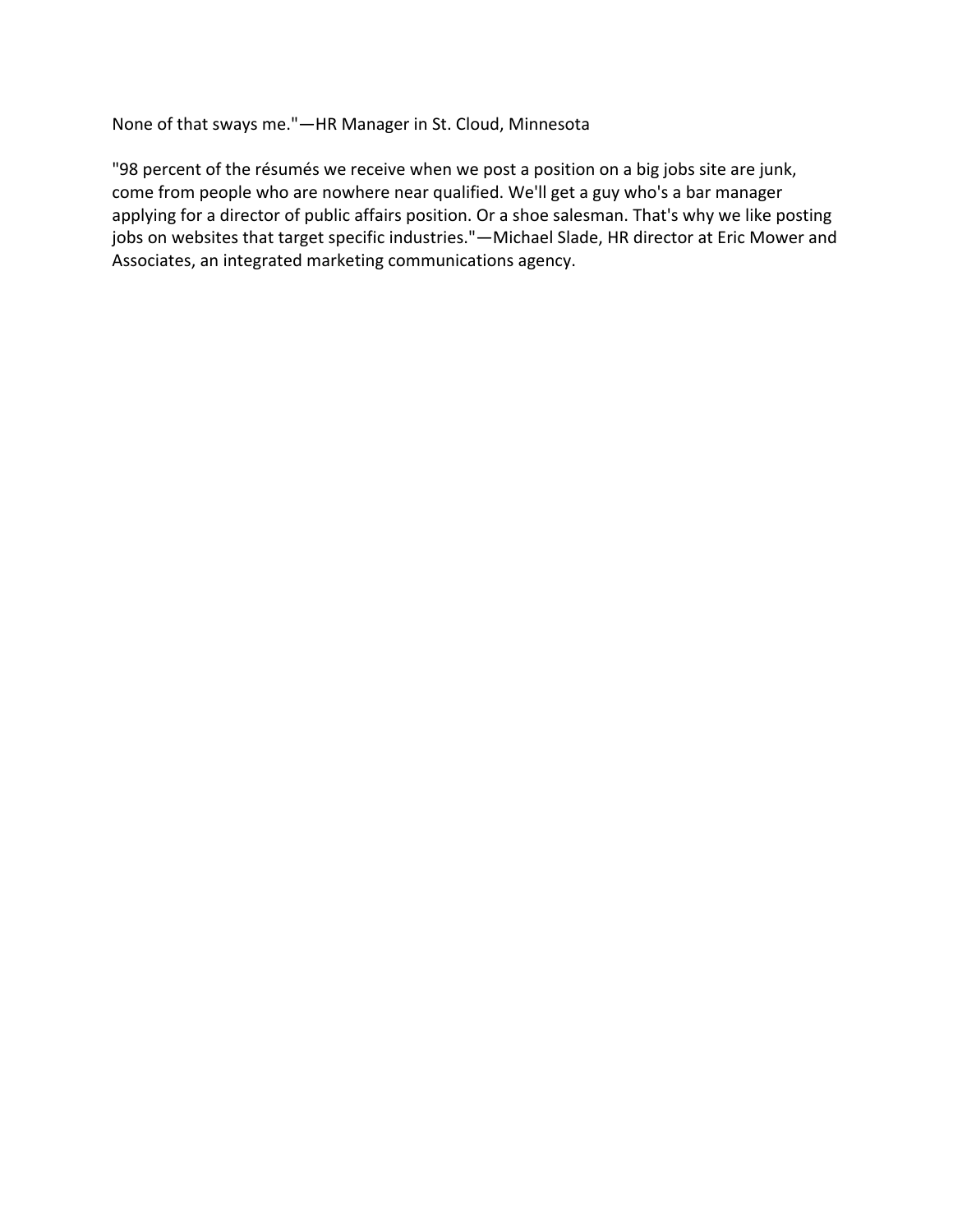Do's and Don'ts of Keeping Your Job (In Good Times — and Bad) by Randall S. Hansen, Ph.D.

Whether you love your job, hate your job, or simply see it as a means to an end, there are times when your focus is less on job satisfaction and more on job preservation. When your profession or industry is on the decline or when the economy is in the tank and employers are cutting jobs at a dizzying pace, it's time to hunker down and focus more on protecting your position within the organization.

With this goal of job preservation in mind, here are some crucial do's and don'ts (rules and guidelines) for helping currently employed workers keep your job  $-$  and these techniques can be used both in good times, as well as in bad times.

Do your job well. Too obvious? Perhaps, but if you generally aren't happy with your job, it shows in your job performance, so now is the time to step it up and show that you can excel in your job (whether you love it or hate it).

Don't stand out for the wrong reasons. Now is not the time to complain about the snacks in the breakroom, argue over the temperature in the office, or otherwise act as if you are entitled to things your employer doesn't currently offer.

Do keep your boss informed of your activities, especially as you finish major projects. If your boss isn't aware of all your accomplishments, it makes it much easier for him or her to see you as expendable when budgets are cut. And do listen to what your boss says  $-$  and try and find ways to make his/her job easier. Keep a "paper" trail by emailing your boss with weekly updates or progress reports.

Don't even think about gossiping. It's best to stay as far away from the office water cooler and any of the regular gossipers because the easiest workers for management to cut are the ones perceived to be the unhappy (and ungrateful) bunch. But do keep an ear to the ground (and an eye toward Google alerts about your employer) so that you are not blindsided by bad news. Do volunteer for new projects or to help complete tasks previously done by others who have already been laid off. Showing your care and concern  $-$  even if it makes your job harder and longer  $-$  goes a long way to securing your spot with the organization.

Don't be negative — about anything. You don't have to walk around the workplace as if you have popped some happy pills, but you don't want be perceived as Doug the Downer, so no trash-talking or bad-mouthing about work, the economy, the climate crisis, and so on. Do focus on maintaining current skills and certifications  $-$  and obtaining new ones that make sense for your career. Even if these skills

and certifications are not appreciated by your current employer, you'll want to be prepared to show your next employer that you are on the cutting edge for your field.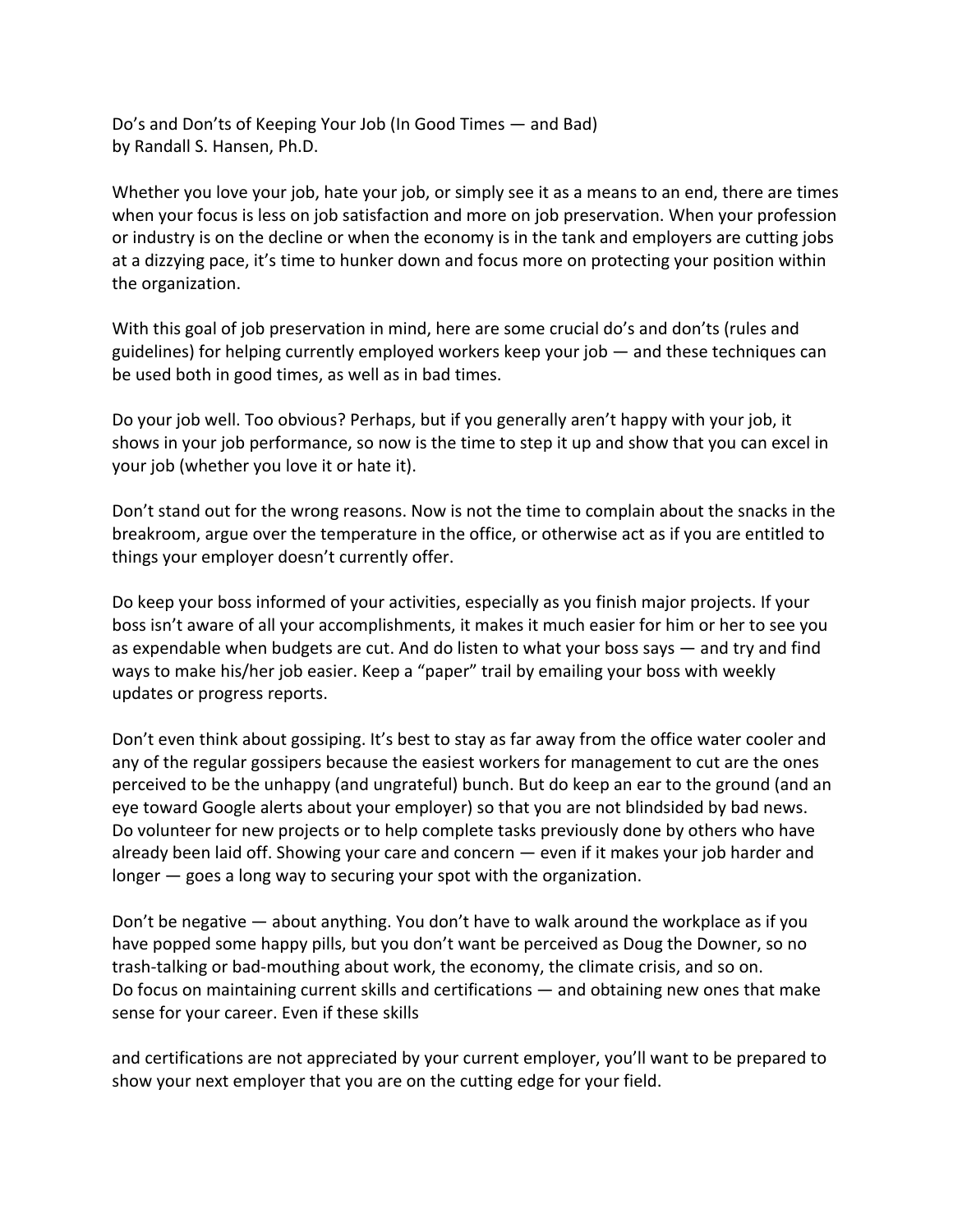Don't grab the limelight. While it's important for your boss (and his or her boss) to know that you are performing great work, you don't want to be seen as a prima donna who does not recognize the work of others.

Make sure the boss knows of the accomplishments, but make sure the team also gets the credit. Don't bad-mouth or backstab of any team members.

Do continue networking  $-$  both within and outside your employer. Building relationships is the name of the game in job-hunting and career success. You can build your reputation and better protect your position with a strong internal network. By increasing your network outside the organization, you increase your chances of succeeding in your job-search should you lose your job.

Don't forget about developing a back-up plan. Your employer is in trouble, your industry is shrinking, and you can't just go to work and pretend that everything is fine. Develop a plan for dealing with a potential layoff, including a job-search strategy and a savings and budget plan. Do keep an open mind. You may be asked to work two jobs or take on responsibilities you never imagined — or that you know you won't like — but now is the time to be open to new job duties and responsibilities, especially if it means securing your position for at least the short-term.

Don't ask for a promotion or raise. If the organization is struggling and workers are being laidoff, you'll look like either a fool or an egomaniac in asking for a promotion or raise. Do become a "company man" or "company woman." Now is the time to arrive to work early and stay late  $-$  and work hard all day long. Face time is especially important, so don't telecommute  $-$  or don't telecommute as often as you did in the past.

Don't give up. If it appears as though your job is in serious trouble, you may be able to negotiate with your employer to keep your job by working fewer hours, by taking a temporary pay cut, or by becoming an independent contractor.

Do keep your resume current. While it's a good practice to always to keep your resume regularly updated with your most recent accomplishments, it's especially important in times when your current position is not very secure.

Don't lose sight of your goals. While you may feel stuck in your current job — with no shortterm options for escape — stay focused on your long-term job and career strategies. While you may need to adjust your timetable, do your best to keep building toward your goals.

Do look for opportunities to build your brand  $-$  and possibly land a better job. While you may need to be more conservative about saying how great you at the office, it's still important to build your brand both within your company and within your profession. Consider writing position papers or other articles for your professional association, developing or enhancing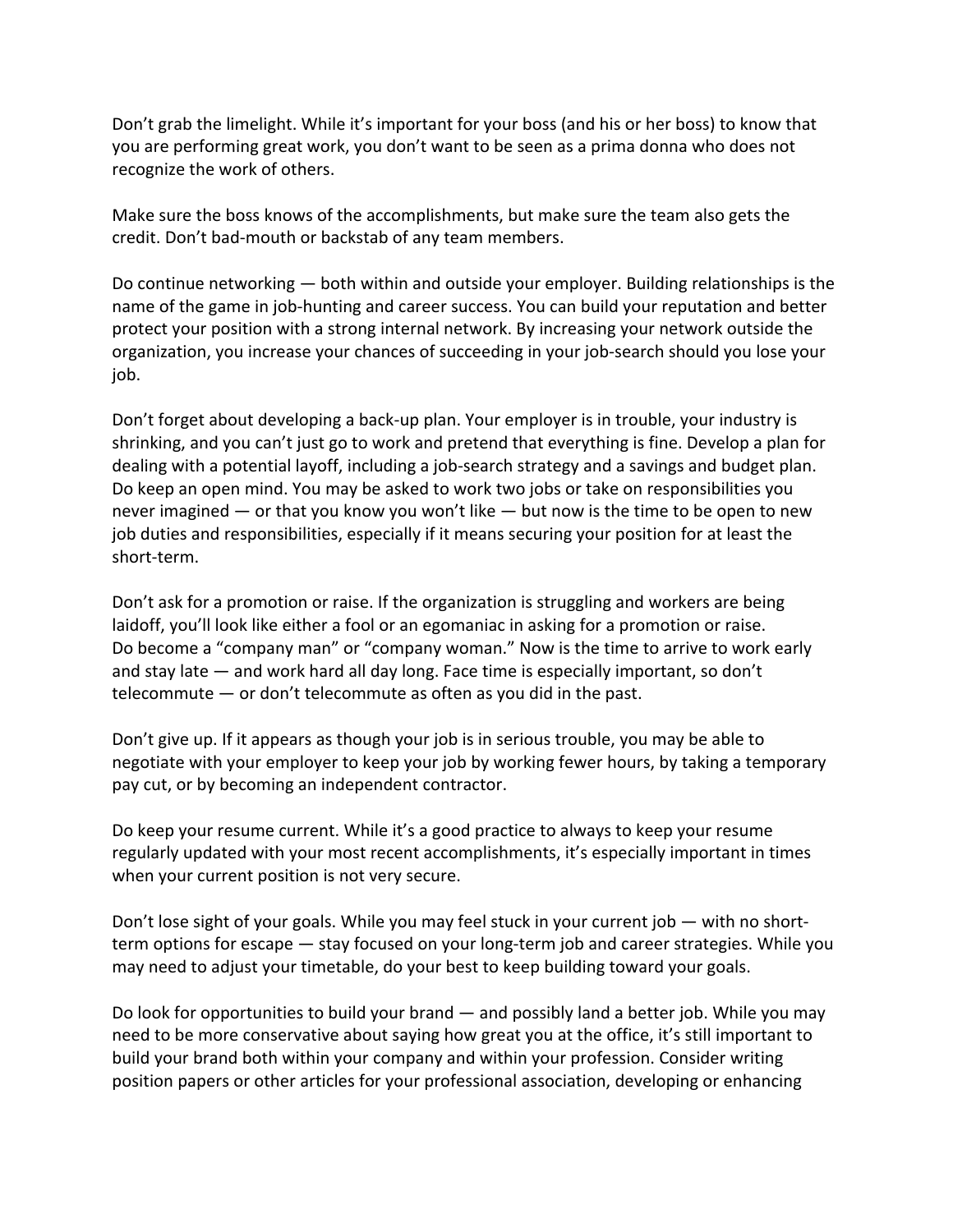your personal Website, and maximizing the use of social networking sites  $-$  all with the idea of strengthening your digital presence.

Don't stop job-hunting. Even in a horrible economy, some employers are still hiring. Jobhunting will take much more time, energy, patience, and persistence, but you can find a new job in any economy if you have the right plan and execute it well. Just don't advertise the fact that you are looking for a new job.

Final Thoughts on Keeping Your Job

Most of us will face times in our lives when we have to maximize our efforts to protect and keep our jobs  $-$  even for jobs that we may not particularly like or

enjoy. By following the advice in this article, you'll use proven techniques for helping you fight for your current job while also keeping a foot in the job market so that you are ready to find a better job when the opportunity arises.

Dr. Randall S. Hansen is founder of Quintessential Careers, one of the oldest and most comprehensive career development sites on the Web, as well CEO of EmpoweringSites.com. He is also founder of

My CollegeSuccessStory .com and EnhanceMyVocabulary.com. He is publisher of Quintessential Careers Press, including the Quintessential Careers electronic newsletter, QuintZine. Dr. Hansen is also a published author, with several books, chapters in books, and hundreds of articles. He's often quoted in the media and conducts empowering workshops around the country. Finally, Dr. Hansen is also an educator, having taught at the college level for more than 15 years. Visit his personal Website or reach him by email at randall(at)quintcareers.com. Check out Dr. Hansen on GooglePlus.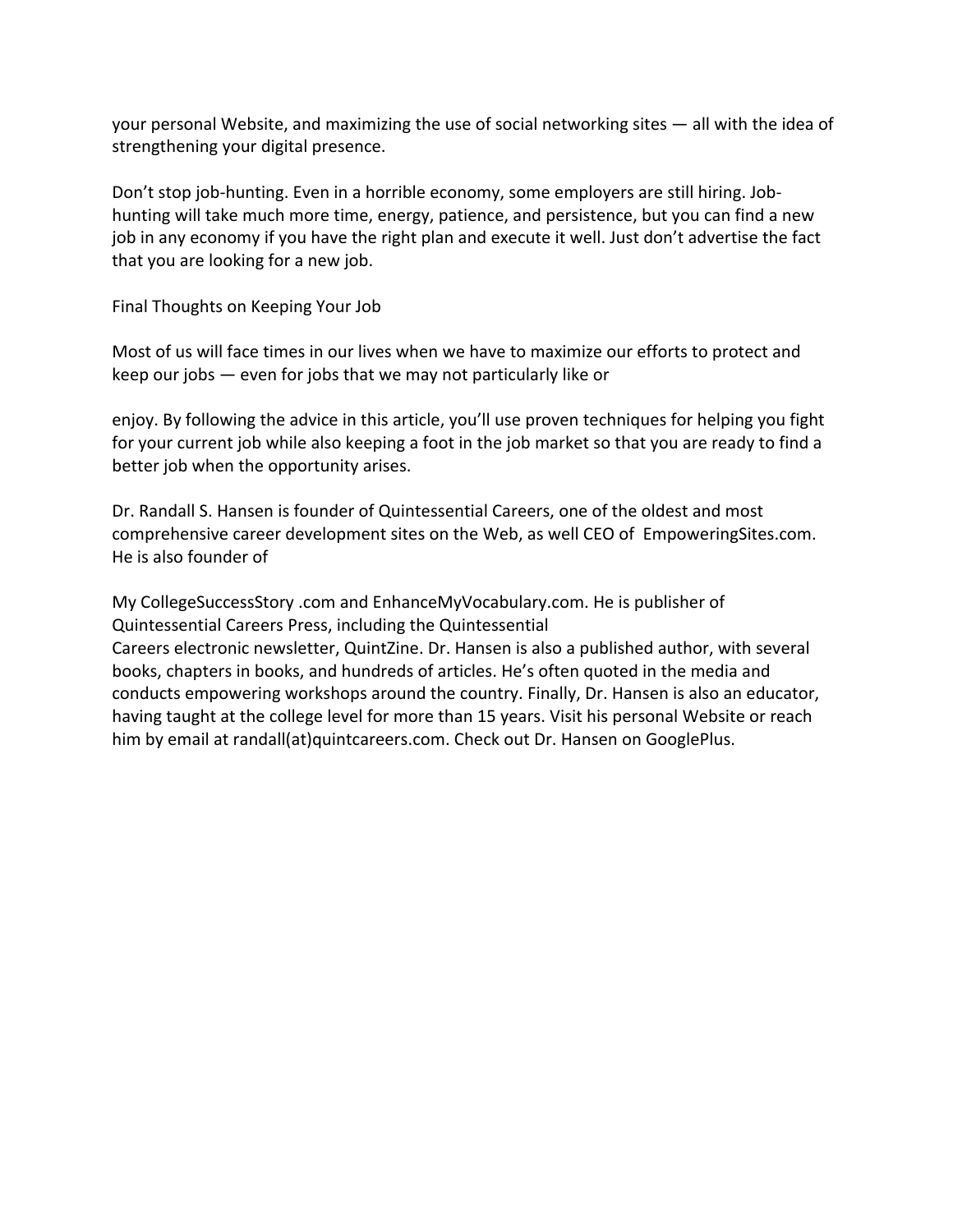# Keeping the Job Congratulations - Now that You Have the Job, Keep It.

The hard work is not over. Once you have accepted the job, your real work begins. Doing the work is only part of being successful in your job. There are other things that will also influence your success with the company.

It is important to note that longevity in a job demonstrates commitment, loyalty, and achievement—all qualities that future employers will value. Whether you're being evaluated for a promotion in your current company or for a better position at a new company, your ability to succeed in your present environment will help you.

Below are some important things to help you keep your job and grow within it.

### Attendance

Arrive on time every day. Return from lunch promptly. Show up for your meetings on time, every time. This type of punctuality demonstrates respect for others and their time. Many companies document attendance. In some states, poor attendance and chronic lateness are grounds for termination.

This type of behavior indicates to the employer that you do not value your position or the job that you do for the company. To some, it signals that you cannot be trusted, and you may not be given the opportunity for advancement.

## Dependability

Follow through. If you've been given an assignment, do it. Carry a notebook and take notes when you're given instructions. Make sure you ask questions when you're confused. It takes less time to do the project right the first time than to do it twice. If it looks like you can't meet a specific deadline, tell your supervisor as soon as possible, as other people may be depending on your work.

In today's customer service-oriented economy, dependability is key. We must always respond to our customers and co-workers in a professional way in order to keep our company efficient. This is an

important issue if you care to grow in the company. If your manager can depend on you to get your work done in a timely manner, he/she is more likely to help you grow your career.

## Knowledge

Find ways to expand your knowledge of the company. Ask to attend training sessions. On your own time, read company manuals. Network with company professionals within and outside your department. The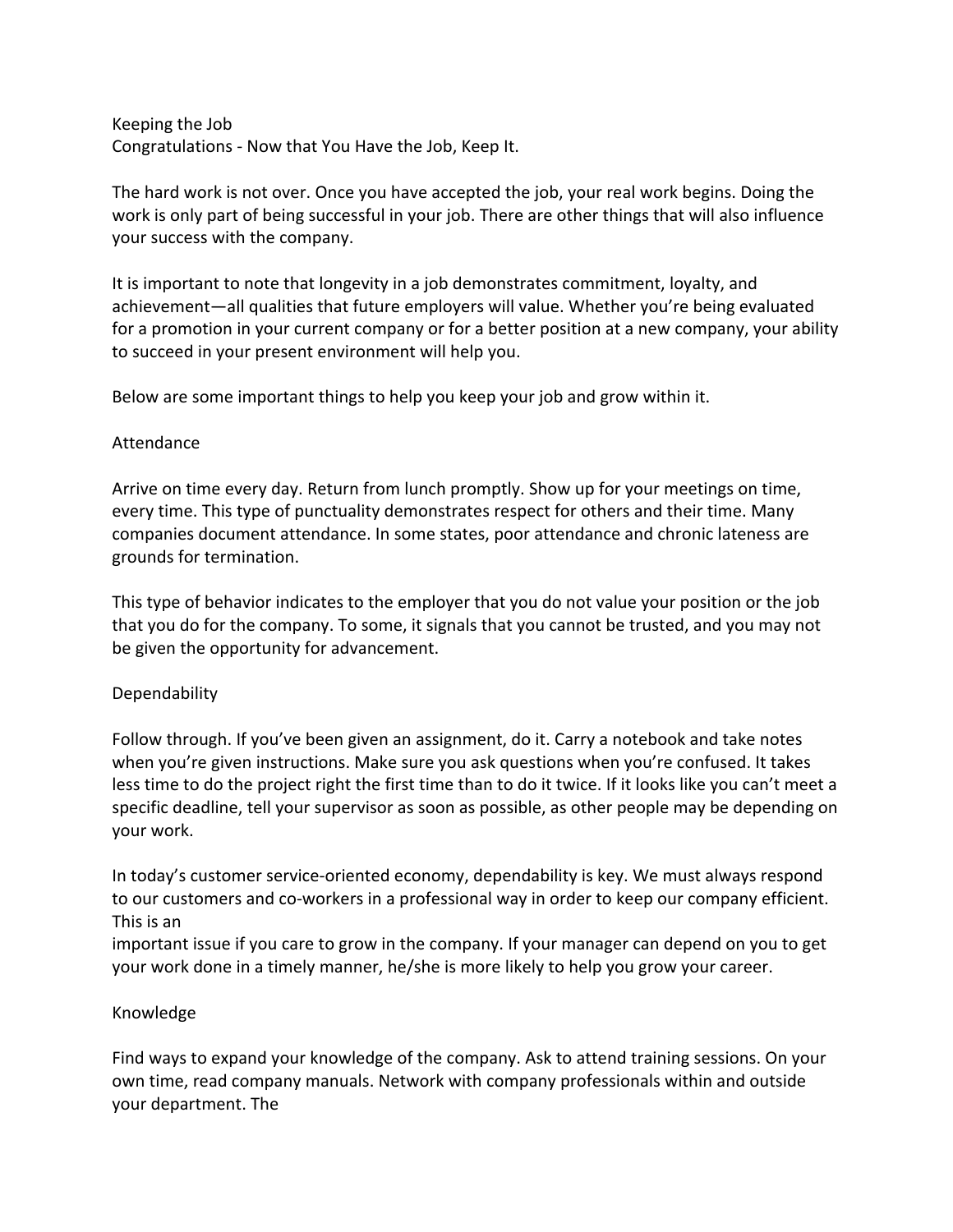more you know about how the company works, the more you can contribute to its success.

### Demonstrate Commitment

Those who take on new projects, get more responsibility and ultimately, more reward. Sometimes, you need to ask your supervisor for more work. He/she may not realize that you're capable of doing more. Don't wait for your supervisor to give you work. Be proactive and ask for it.

Make sure that you are completing your existing projects successfully. Your supervisor will not be inclined to give you more work if you're not getting your current job done accurately. Look for ways to add

value. If you see a way to save money or time in a specific task, tell your supervisor. This type of behavior will show your boss your interest in making your company successful.

### Problem Solvers

Instead of telling your supervisor about a problem, tell him/her about a solution. Whenever you uncover a problem or face a difficult solution, figure out the solution on your own. If it's a big problem, you may want to discuss the solution first before acting on it. Regardless, your supervisor will appreciate the thought you put into turning a wrong into a right.

Companies want to hire problem solvers. Every day a manager is faced with a complication of some kind with a customer, employee, or product. Your ability to help solve these problems and avoid them in the future will help your company and career grow.

## Responsibility and Ownership

When you're given a project, make it your own. Draw on your experience to complete your work. If you're hired to handle customer service complaints, use personal manners to help your customers feel more at ease. If you're given a book keeping project, think of it as being your own money. You would save as much of your own money as possible. Your company deserves the same respect. Sometimes you need to discuss your plans for completing a project with your supervisor before carrying it out. Your supervisor will appreciate the thought you put into the project, and will be more willing to help you if problems arise. Your work will be valued much more if you demonstrate ownership. When you make a mistake, accept it. Don't blame others. Also, try to fix the problem. This goes along with being a problem solver. Ultimately, it will be your solution that is remembered, not the mistake that you made.

### **Mentors**

Look for people to give you guidance. In everything that we do, there are always times we seek advice from others. Generally, people want to help. Look for people who have been successful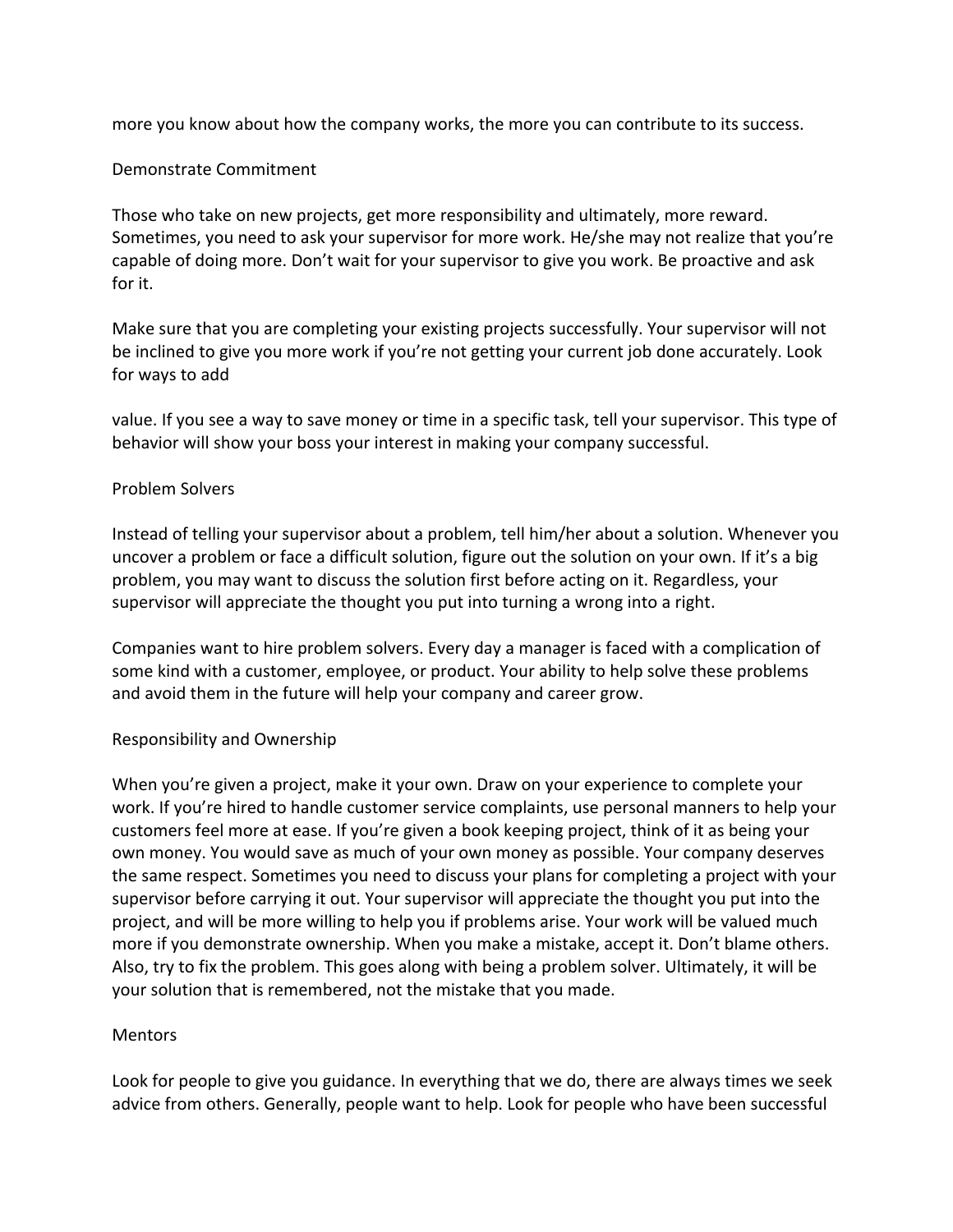in their jobs and ask them for advice when making hard decisions about your career. If you work on a construction site and your foreman has been with the company for a while, talk to him about how to get onto other job sites. You may ask him if you can help him with his work when your shift is over. Sometimes, just "shadowing" a boss or supervisor in his/her job can help you learn more about your own.

### Customer Service

In any job, you have several customers. Those that buy the company's product are the most obvious. Other people within your organization are customers too–people that depend on your work. Do your best to make sure that your coworkers can easily get their jobs done. If you respect the work of others the job gets done quicker, the customer is happier, business grows, and your position improves. Most jobs in today's economy involve customer service. Whether you work as a waitress in a restaurant or in sales for a telecommunications firm, you are working with customers. Learning how to work with others is key to success in these types of positions. As an employee, you are a representative of your company. As that company's ambassador, your behavior is watched carefully by your customers. If you treat them badly, then they will assume that the company is at fault. As a result, you will lose their business. Most people will tell at least ten people about an unpleasant circumstance with a business. Your customer service attitude can make a big difference in your company's profitability.

### Attitude

Perhaps the most important factor is a positive attitude towards your employer and your responsibilities. Whenever people are enthusiastic about their job, they inevitably do it better. Customers will respond to a positive person, conduct repeat business, and recommend businesses that they like. A simple smile will go a long way in making an unhappy customer happy again. Company fit is important. As you learn about your job requirements, take the time to also learn about your company culture. Notice how things get done in your company. Get to know your coworkers, as your attitude towards your peers is also very important.

In every job, there are responsibilities and/or coworkers that you won't like. Your ability to accept those negatives and still thrive and deliver quality work to your employer is valued and appreciated. It will certainly be considered when it's time for a raise or promotion.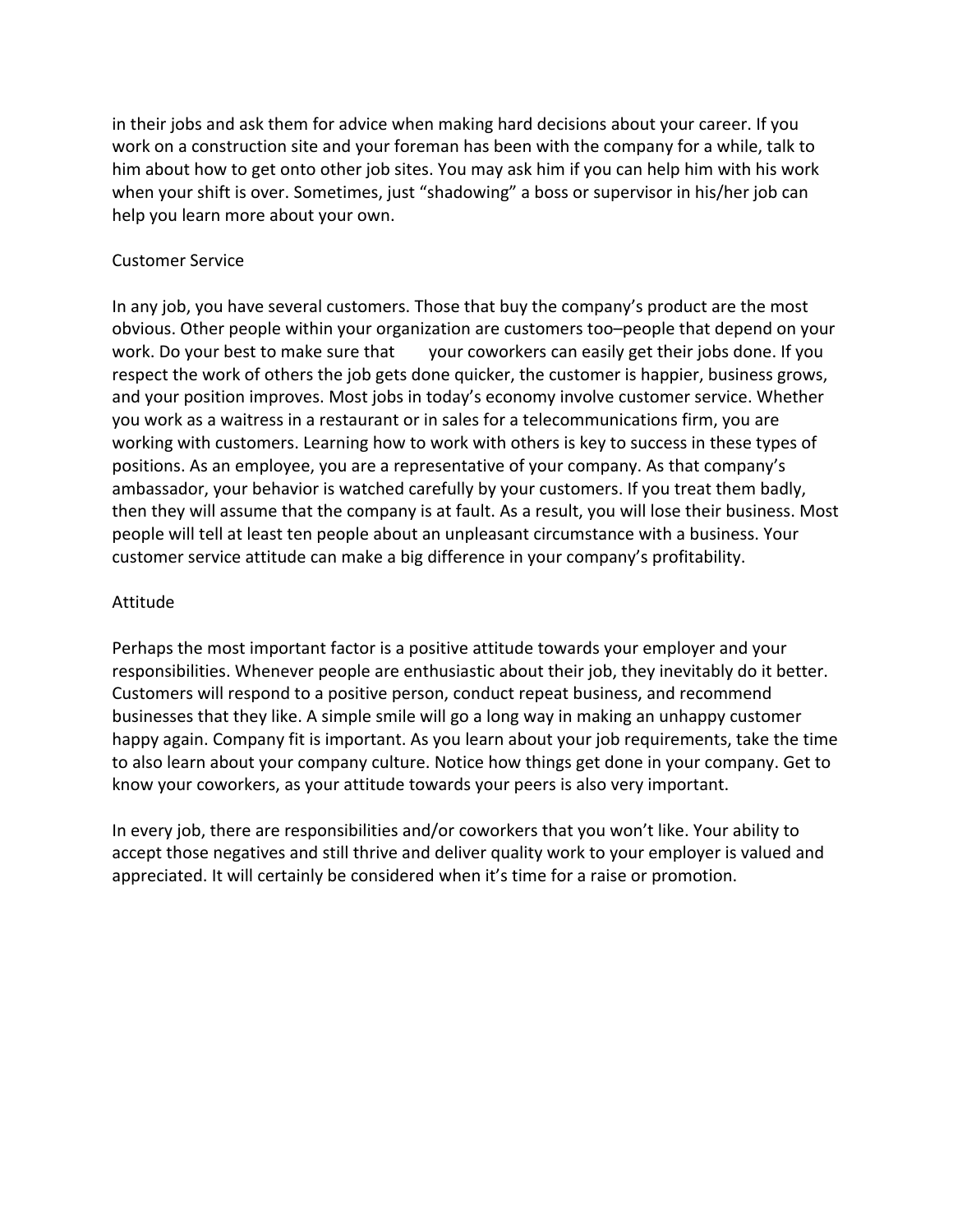Ten Signs You Should Keep Your Job

Unsure whether you should keep your job or seek greener pastures? While a shaky economy shouldn't keep you in a job you can't stand, you can watch for these 10 signs that could tell you you're fine right where you are.

# 1. You're Happy

We're not talking mere complacency here, but genuine happiness. If you're happy, you're going to be more productive, and that will impact the company's (and your own) bottom line.

## 2. You're Learning

You can race up the corporate ladder with agility, but if you don't learn anything on the way, you won't enjoy a lengthy stay. Anything you learn is another bullet on your resume.

3. The Company Is Hiring

This is not the smart hiring you're used to seeing, after all times are tough. But as attrition occurs, is your company replacing essential personnel? You want to see your employer focusing on the bottom line without putting its continued success in jeopardy.

4. The Company Listens to Its Workers

Employees are often a company's most valuable asset. If processes don't work or morale is low, the workers are the ones to know. But remember: Decisions are based on the big picture, which may include some facts every employee cannot be privy to.

5. The Company Has a Plan

Does your employer have a mission and clear goals? Is there a plan for reaching those goals? Clarity is important for every worker, and it's even more important for the larger business.

6. The Company Fixes Its Problems

Everyone makes mistakes, and true virtue lies in how they're corrected. If your company actively tries to mend itself, then you know it's getting ready for the long haul.

7. The Company Promotes from Within

This goes back to employees being a company's biggest asset. Does your company reward its workers and promote accordingly? That shows the company is willing to invest in you, and your investment in the company could have a payoff.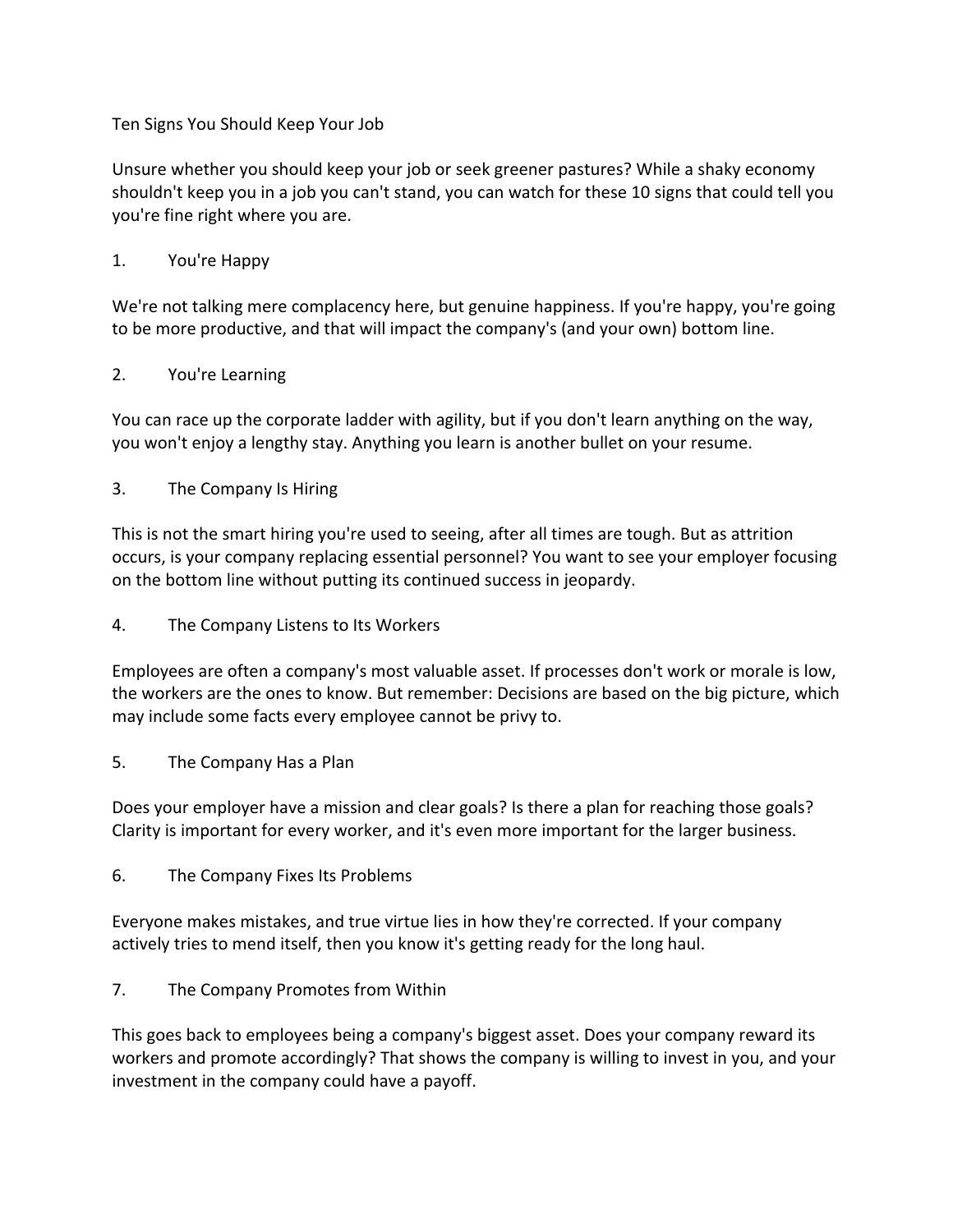8. The Company Is Open About Its Financials

If your company shares only its successes, beware. But if your employer shares information around profits and loss, it's inviting you to be a partner and is empowering you with the information you need to help.

9. Your Accomplishments and Contributions Are Noticed and Valued

Do you get credit for the work you do? No one should be taken for granted. If your employer notes your accomplishments, you're more likely to move up or be able to take on more challenging projects.

10. You Look Forward to Monday

Everyone enjoys a day off, but do you look forward to returning to work? Whether it's your job, your colleagues or the office culture, if there's something that stops you from dreading Mondays, you've struck career gold.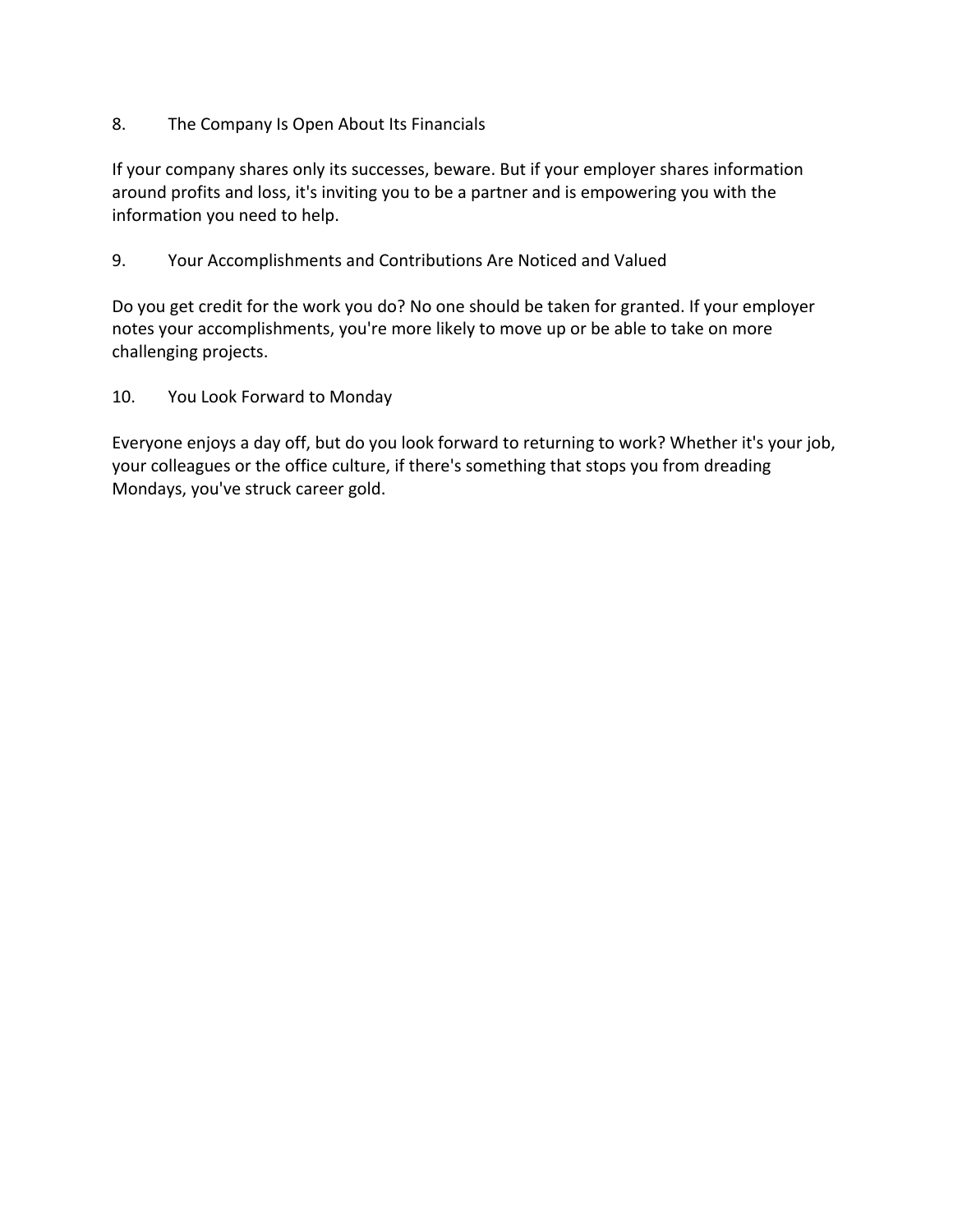Improve Your Situation

If you realize your current employer and position are not right for you, you need to take some action. Start with these four steps:

### 1. What's Wrong?

Are you unhappy with your current job, or are you concerned for your company's future? You need to determine the current problem before you can find a solution.

### 2. Assessments

Introspection can only lead to more clarity where your career is concerned. Look into taking career assessments to discover where your interests and aptitudes meet, and determine what type of workplace culture would be best for you.

3. Update Your Resume

Even if you're completely content in your current position, you should always

keep your resume updated. You never know what might happen next, even at a thriving company.

## 4. Network

Talking to people is one of the best ways to learn about job openings or even a new field you had never considered for yourself. Don't just join professional organizations, but be an active member. You need to put yourself out there and take some risks to find the job that's right for you.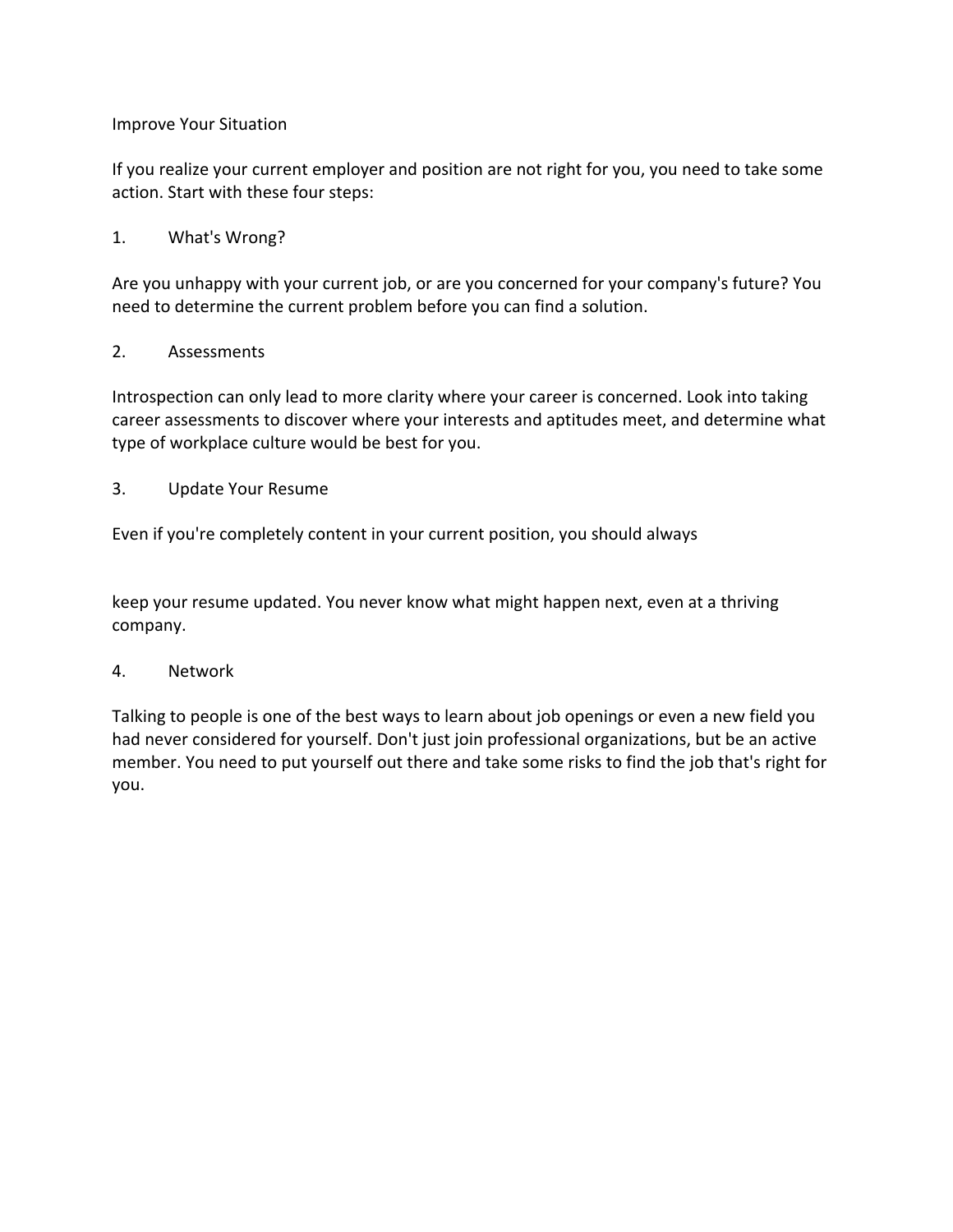Ten tips that will help you keep your job

Cubicle etiquette, office romances and much, much more

If you find yourself cleaning out your desk and starting a new job every nine months to a year, the problem is you  $-$  not your boss or colleagues.

It's important to understand your company's corporate culture and to match it in words and actions. For starters, if you work in a prim-and-proper button-down office, don't show up in jeans and a T-shirt boasting about wild times in Tijuana.

"Size up the culture and show a strong work ethic," says Andrew J. DuBrin, a professor of management at the Rochester Institute of Technology in Rochester, N.Y. "Don't walk around saying, 'It's Wednesday  $-$  hump day  $-$  and Friday will be here soon.'"

Here's betting that Microsoft, Wells Fargo, Intel, Exxon Mobil and McClatchy Newspapers have distinct corporate cultures. The smart employee scopes out the territory ahead.

You got hired because the boss thought you could do the job. But competence alone isn't enough to succeed. Be passionate about your work and take pride in it. Tossing things together at the last minute won't cut it.

If you're smart and a little lucky, you'll find your work challenging and your co-workers engaging.

Many young employees talk about having "fun" at work. It's a mistake.

There's always an element of levity in a good office  $-$  clever quips and groaner puns from the office wag, for example  $-$  but remember that you work to make money for the company, not to have fun on the days between weekends.

"When in doubt, behave traditionally," DuBrin says. "Be on time, be a good corporate citizen and go out of your way to help people. Traditional values are still held in high esteem by most employers."

Catch the rhythm of the staff meetings. Are they formal or informal? Is it acceptable to do other work on a laptop and occasionally check your cell phone for text messages, or would that drive the boss nuts? When in doubt, leave the laptop and phone behind.

No one's perfect, and if you make a mistake, immediately take full responsibility for it. Don't blame others, and certainly don't try to slough it off on your immediate boss. Saying, "I'm sorry, my mistake. It won't happen again" will help you put all but hanging offenses behind you.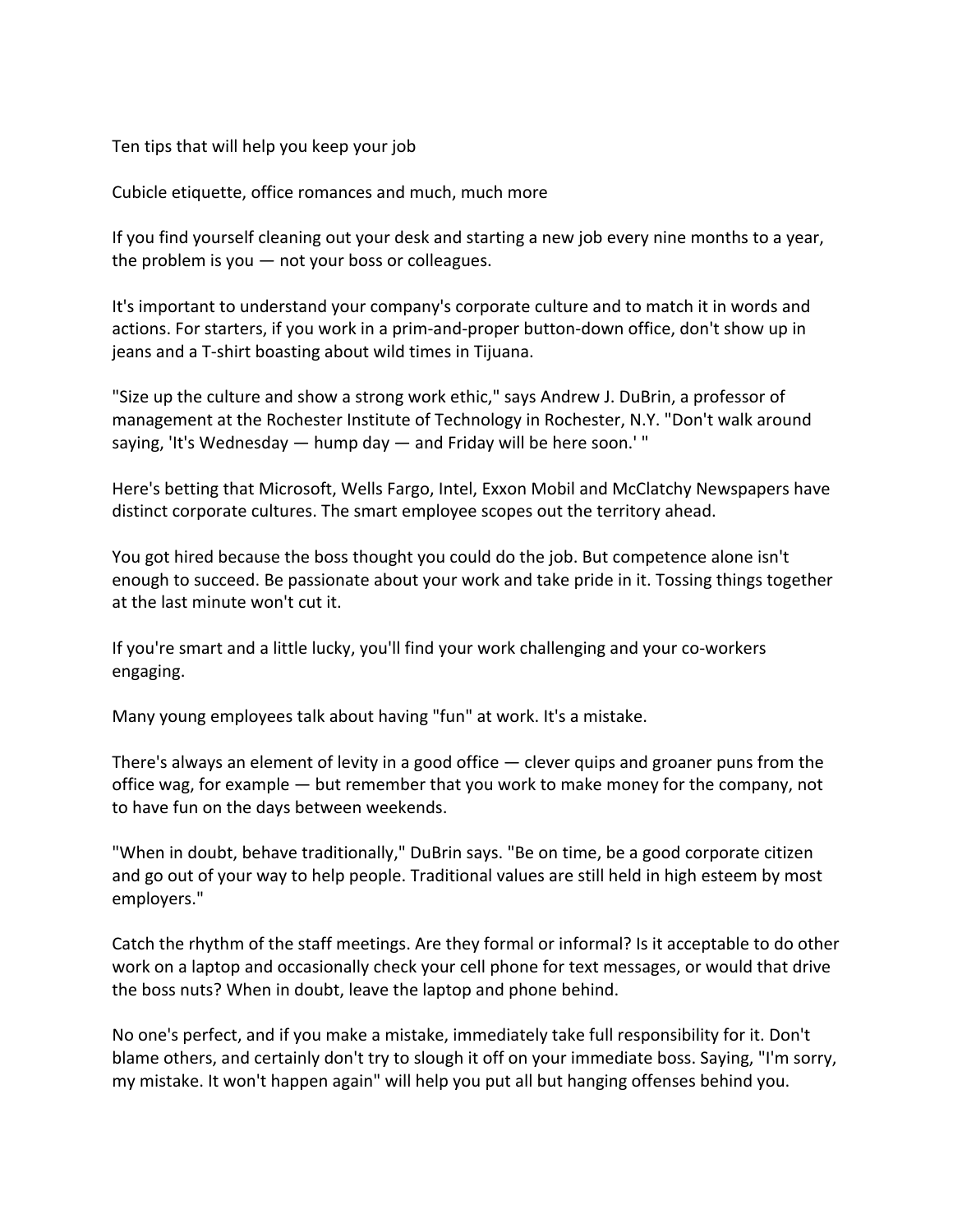Much like there's a division between church and state, draw a line between your personal life and work. Don't talk incessantly about your life outside work. If you're having trouble in your personal life, keep it to one or two confidants. No one else at work needs to know — or more to the point, wants to know  $-$  about your travails at home. Remember: There is no way that broadcasting your personal difficulties will improve your standing with the boss.

Little things can become a big deal at work. Here's how: Your dentist will love you for flossing, but your co-workers won't if you do it at your desk. Perform personal hygiene duties at home.

Here are ten things you must get right to avoid killing your career. In most cases, no single faux pas is serious enough to get you a pink slip on the spot, but the steady drip-drip-drip of inattention to one or more of these basic points will seriously erode your position, and before you know it, you'll be cleaning out your desk ... again.

Know what's expected. No one wants a drone or a yes-man, but if you don't understand the corporate culture and if you don't know what's expected of you, you're gone. It's possible to fit in without squashing your creativity.

Remember whom you work for and why.

Money isn't everything. Don't create the impression that you're working just for a paycheck. That's the hallmark of a clock-puncher and will kill all chances for advancement. If you're so unhappy with your job that you live for the 15th and 30th of each month, it's time to start sending out résumés.

Leave the gossip to the supermarket tabloids. Idle chit-chat at the water cooler is a fact of life and acceptable, and is even expected in small doses. But don't chatter endlessly about who's in and who's out. To do so reflects badly on you and takes time away from turning the wheels. Your boss will notice if you spend more time yapping than working.

Flubbing deadlines. Deadlines are real and must be met because, believe it or not, the world doesn't move to your beat. Missing deadlines will back up the whole show and make your boss look bad. A bad hair day is no excuse for missing a deadline. Work late to get the job done if you have to.

Cubicle etiquette counts. Leave it to future historians to determine how cubicle culture changed America. All you have to do is live with it. Remember: Privacy's nonexistent in a cubicle, so don't have phone conversations that you don't want others to hear. Personal decorative touches should be tasteful.

Personal e-mails are death. Here's a basic truth many employees miss:

The company e-mail system is for company business. Don't use it to gossip, and don't write anything that you don't want read by the boss, because many systems save deleted messages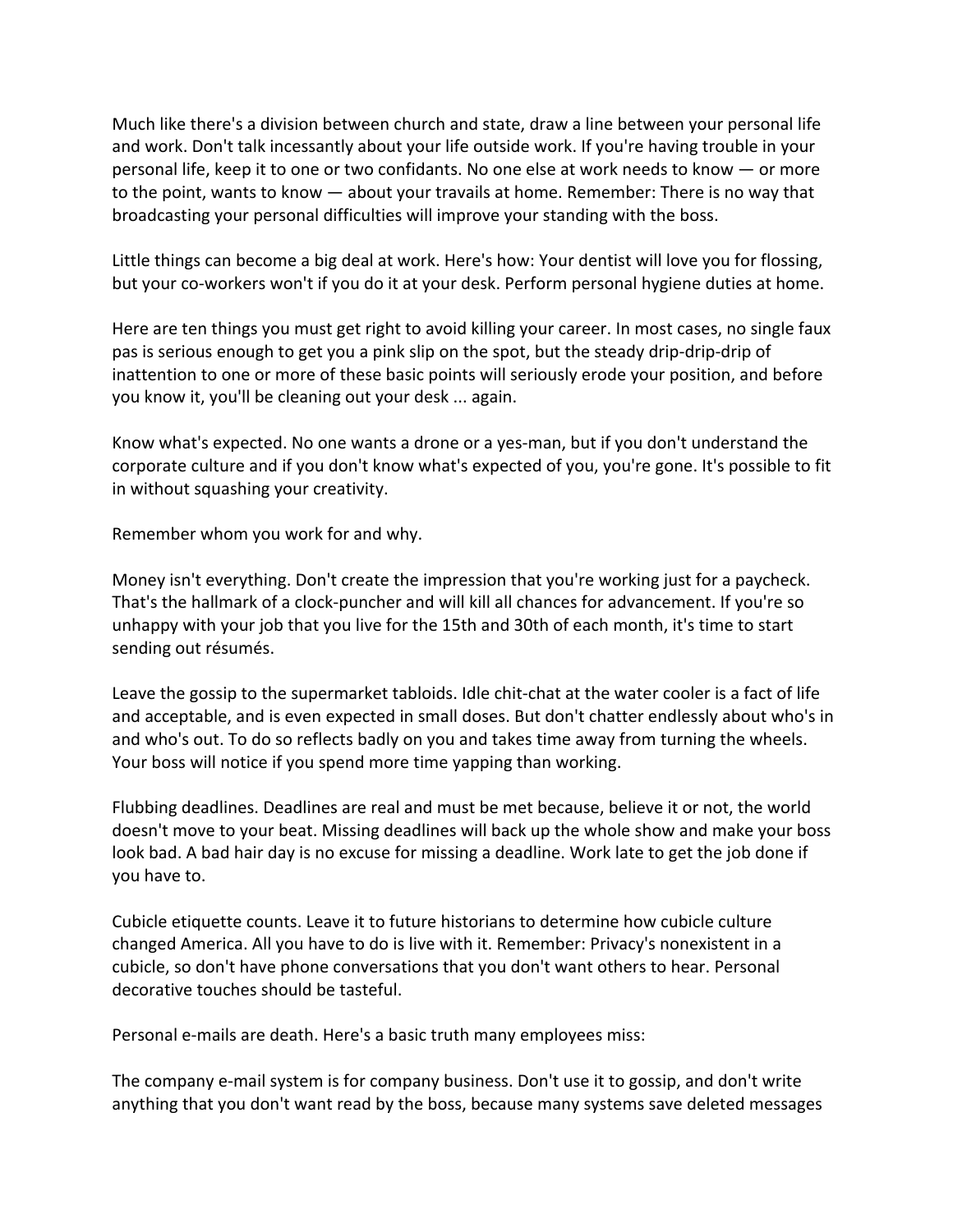to a master file. Horror tales of someone hitting "Reply to All" and mistakenly sending a juicy note about the boss to everyone, including the chief, are common. Call up your personal e-mail account to send personal notes, and keep it short; you're at work.

Isolation leaves you vulnerable. You don't have to constantly hang out with co-workers after hours, but don't isolate yourself with standoffish behavior. You don't want to be seen as someone who thinks you're too good for the proletariat. Extend the simple courtesies to your co-workers: good morning, good night, please, thanks. Your mother was right: Manners count.

Don't climb ego mountain. No one likes an egomaniac, and for good reason: They're boring, obnoxious, trivial people. Listen to what your co- workers tell you. Ask questions. Learn from the experienced hands. Improve your skills and boost your productivity.

Don't take credit for others' work. It's a familiar tale: The office go- getter takes credit for other people's work. Such people overlook a basic point: It's dishonest. If you do this, word will eventually reach the boss, and your standing will crumble instantly. Along the way, the long knives will be out, and your co-workers will root for, and cheer, your demise. Some may even knife your aspirations.

Office romance invites catastrophe. We all work long hours, and sometimes work becomes our social life, leading to romantic entanglements. This is fine if you get married and live happily ever after. What are the chances of that? Think: What will you do if the relationship ends badly?

Never become involved with your boss. Your accomplishments and promotions will become suspect, and one of you will have to move to another department, and perhaps another job, when the romance becomes known. Helpful hint: Look outside the office for the sweetie of your dreams.

© 2012 Forbes.com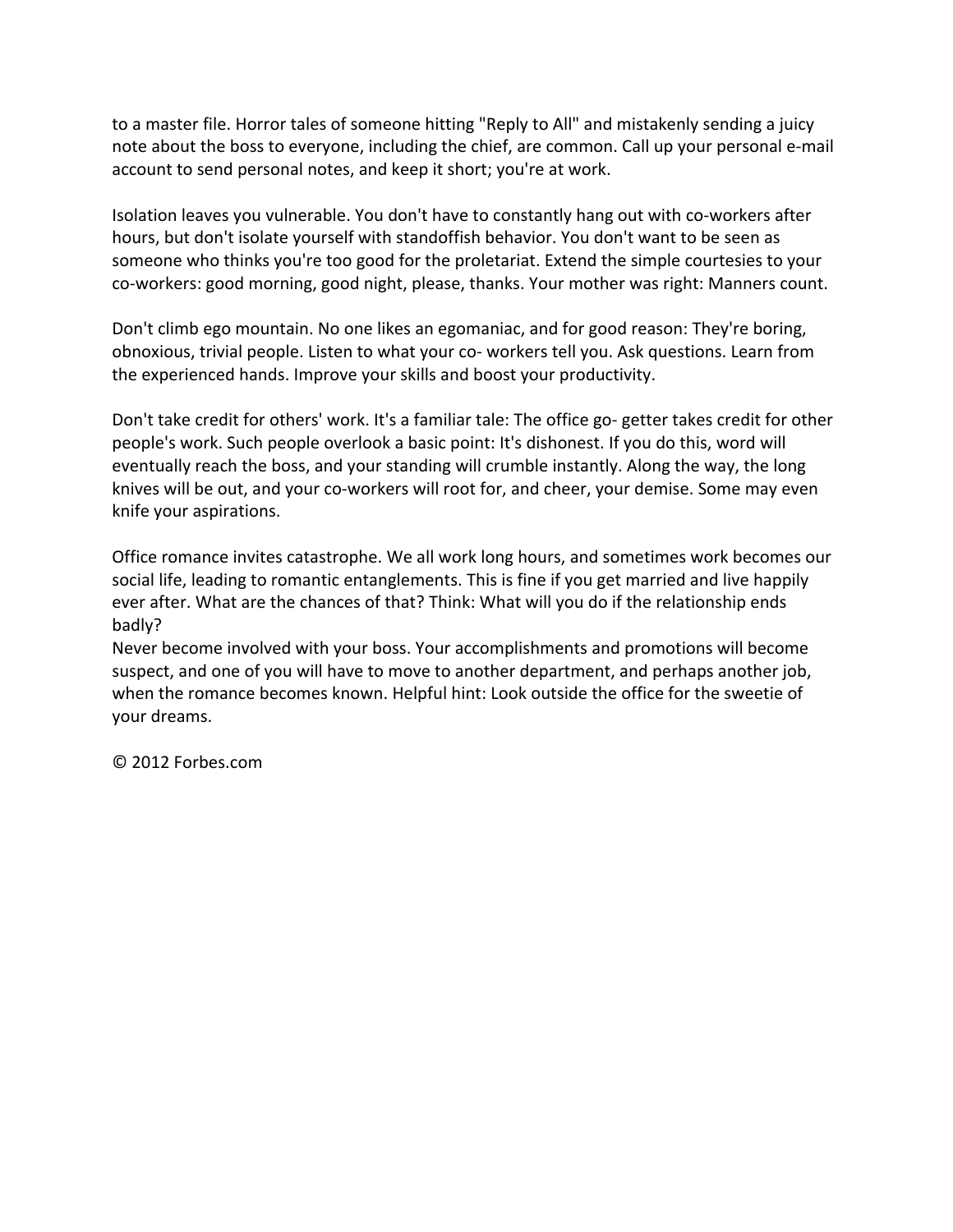Tips for Keeping the Job You Have By Alison Doyle . Updated November 21, 2016

One of the comments I get over and over again from job seekers who are unemployed is to do whatever you can to keep your job, if you have one.

If you have a job you're not thrilled with, before you turn in your resignation, take a look at these tips on how to keep your job. You don't need to stay forever, but, if you can, you may want to stay at least until you have another job lined up because it's harder to find a job when you're unemployed.

Top 10 Tips for Keeping Your Job

Try and Make the Job Work. Is there anything you could be doing differently to make the job work? Could you ask for a transfer or a shift change? Is there anything that would make a difference and convince you to stay?

Work Hard. Most employers don't mind a little time spent on Facebook or texting, but do focus on your job and give your employer the time you're getting paid for. When it comes to making lay-off decisions, and the company has to choose, the most productive employees will get to keep the job.

Be On Time. The workers who are late to work, take a long lunch hour, use a ton of sick time, and/or leave early every day aren't going to win any points with their boss. Be punctual and be there, instead of making excuses for why you can't be at work.

Be a Team Player. The employees who don't get along well with others, who gossip about other workers, or who aren't willing to pitch in to help, aren't going to be appreciated.

Be Flexible. Flexibility can be a key component of hanging on to your job. When the company needs someone to change shifts, work weekends, put in some overtime, or work a different schedule, think about volunteering if your personal schedule permits.

Don't Complain. Nobody likes complainers, regardless of how legitimate the complaints are.

If you don't like your job, I can guarantee there are plenty of other people who would jump at the chance to get it. When the job market is as upside down in the employer's favor as it is now, be really careful about complaining.

Offer to Help. One of the best ways to get (or keep) job security is to volunteer for new initiatives, to offer to help with projects, and to take on more responsibility.